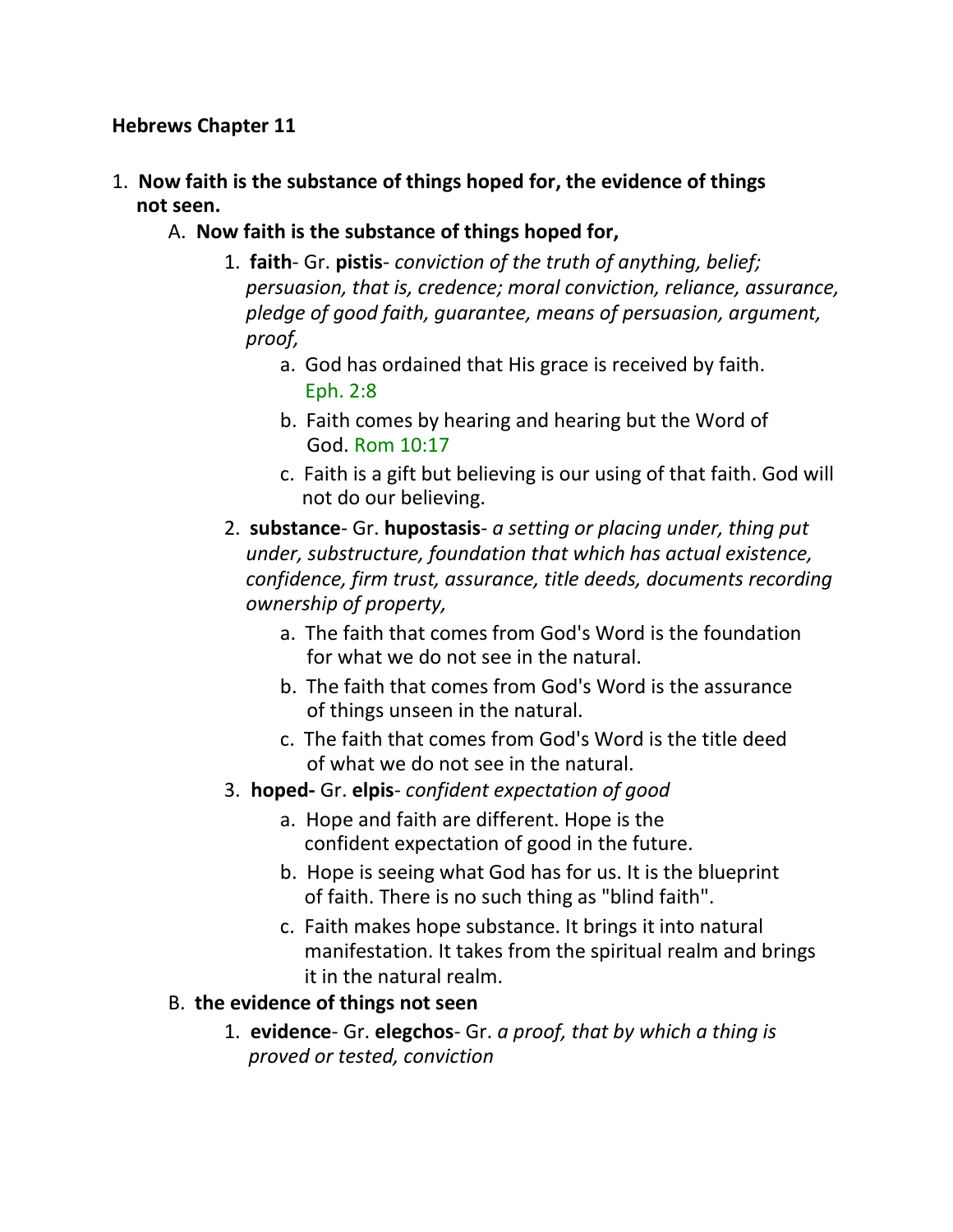- a. Faith is based upon evidence and proof. That evidence and proof is God's Word! What some people call faith is wishful hoping or assumption. It is not based upon the proof of God's revealed Word to them. It is based upon what they want to be true.
- 2. **not seen** Gr. **ou blepo**
- 2. **For by it the elders obtained a** *good* **testimony.**
	- A. **elders** Gr. **presbuteros** *mature ones, a term of rank or office*
		- 1. The leaders in Israel were called elders. There were a plurality of elders but there was one head leader which was Moses.
		- 2. The church today we are to have a plurality of elders but one main leader leading them.
	- B. **obtained a good testimony** Gr. **martureo**
		- 1. Before we can give a good testimony, we must first obtain a good testimony. We do that by faith and acting and enduring upon that faith.
- 3. **By faith we understand that the worlds were framed by the word of God, so that the things which are seen were not made of things which are visible.**
	- A. **By faith we understand that the worlds were framed by the word of God,**
		- 1. **understand** Gr. **noieo** *to perceive with the mind, to understand*
			- a. Many seek to understand so they will believe. We see in the kingdom of God it is inverted. First, we believe and then we understand.

By faith we understand...

- 2. **worlds** Gr. **aion** *time periods*
	- a. This is the different dispensations of time. Heb. 1:2
- 3. **framed** Gr. **katartizo** *to fit out, equip, put in order, arrange, adjust*
	- a. The periods of time have been arranged in order and fulfill God's purposes.
- 4. **word** Gr. **rhema** *spoken word*
	- a. Matter and time were both created by the spoken Word of God.
- B. **so that the things which are seen were not made of the things which are visible**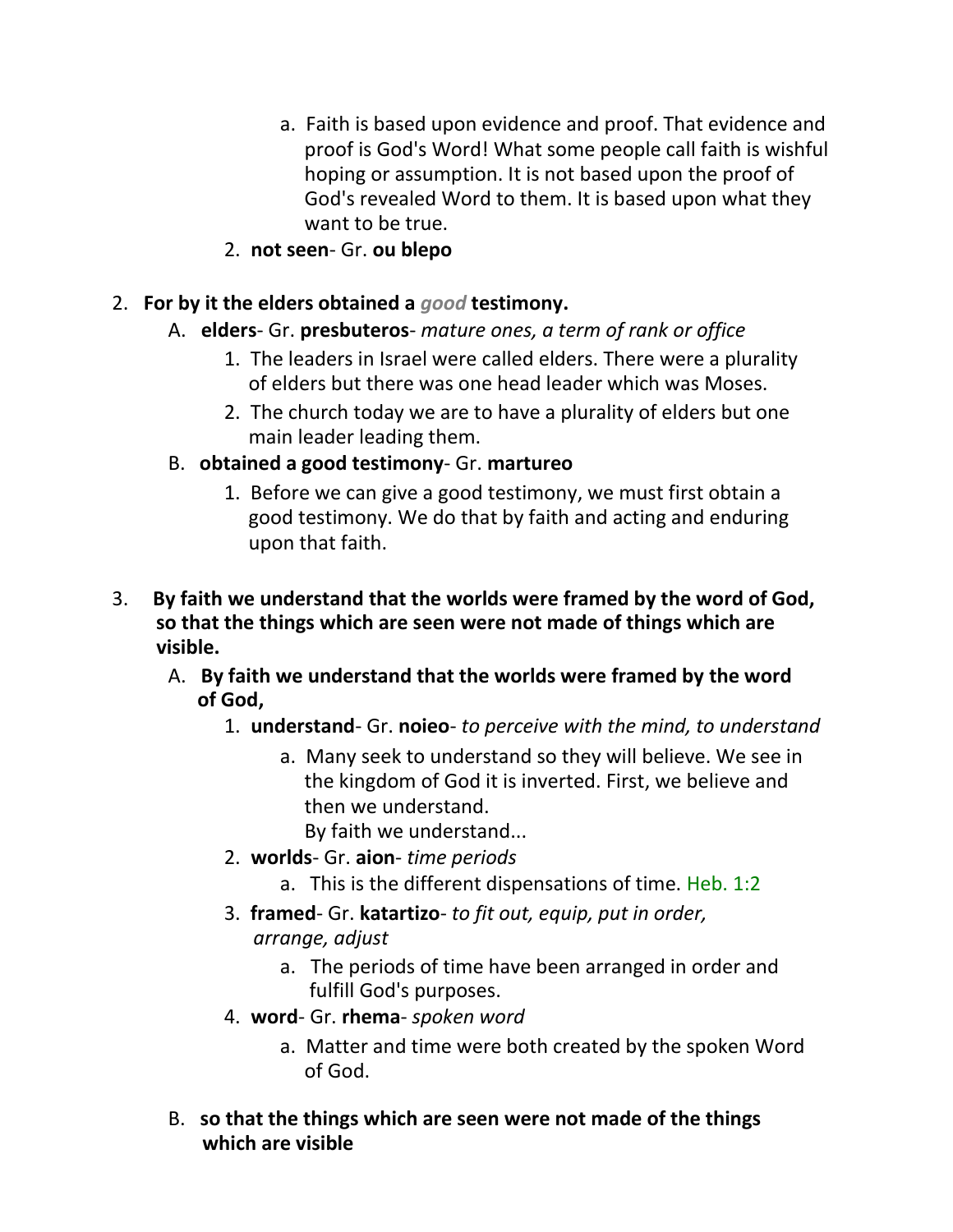- 1. **seen** Gr. **blepo**
- 2. **made** Gr. **ginomai** *come into a new state of existence, came to be*
- 3. **visible** Gr. **phaino** *to bring forth into the light, cause to shine, shed light to meet the eyes, strike the sight, become clear or manifest*
	- a. Everything that is visible had its origin in the spirit world. It is more real this world.
- 4. **By faith Abel offered to God a more excellent sacrifice than Cain, through which he obtained witness that he was righteous, God testifying of his gifts; and through it he being dead still speaks.**
	- A. **By faith Abel offered to God a more excellent sacrifice than Cain,**
		- 1. **By faith** Gr. **pistis**
			- a. Faith comes by hearing God's Word. So how did Abel know to offer to God a blood sacrifice? He offered it by faith, which means he must have heard God speak to him about it. No doubt, Cain also heard this, but had a better plan he felt would be more pleasing to God.
		- 2. **Abel** *means empty*
			- a. Abel was empty of himself and pride. He came to God with empty hands and trusted in God's grace. He put his trust in not what he could do for or offer God, but on what God has said and provided for him.
		- 3. **offered** Gr. **prosphero**
		- 4. **to God**
			- a. Blood sacrifices are towards God. They are never to pay off satan. The blood is payment for the debt we owe to God's violated justice.
		- 5. **more excellent-** Gr. **pleion** *greater in quality, superior, more excellent*
			- a. The blood of an innocent substitute was greater in quality and far superior to all the hard toil and work of Cain's tilling of the cursed soil and its fruit.
			- b. Abel offered the fat of the firstlings of his flock. To offer the fat the animal had to be killed and the blood spilled. Here we see it was a sacrifice to God. The fat speaks of the excellencies of Christ and the blood speaks of His paying for the debt of our sin.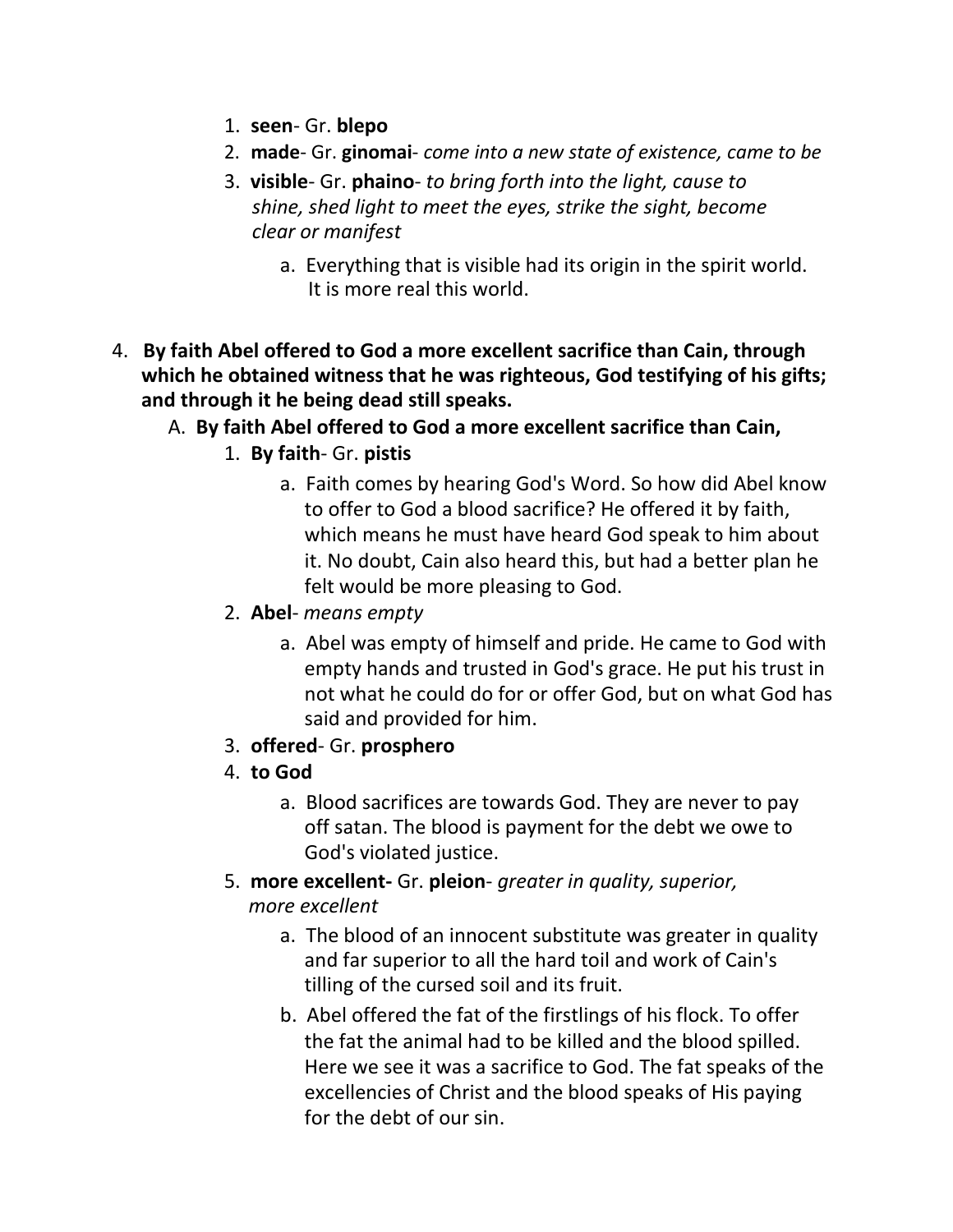- 6. **sacrifice** Gr. **thusia**
	- a. The sacrifice of the wicked is an abomination to God. Prov.15:8, Prov. 21:27
- 7. **Cain** means *possession*
	- a. Cain came with full hands loaded up with his own work and accomplishments that he was immensely proud of! I am sure it was the makings of the best salad known to man. The vegetables and fruits must have been stunning to behold. Alas, it was all from the cursed soil and from the cursed sweat of his own brow!
	- b. This speaks of man bringing his own righteousness to God for His approval and blessing. Man's righteousness's are but filthy rags in the sight of God. God rejected him and his gift.
	- c. Notice our acceptance is directly tied to what we bring before God. Abel brought faith in the blood and fat of an innocent substitute. His gift and thus he himself was accepted. Cain brought his own works and he and his works were rejected. Gen. 4:3-5
	- d. Today we have a choice on what we bring before the Father in prayer. We can bring faith in Jesus' finished work and His shed blood or our own works and self-righteousness. The first will receive God's grace and blessing, but the later will cause us to leave empty handed.

#### B. **through which he obtained witness that he was righteous,**

- 1. **obtained witness** Gr. **martureo**
- 2. **righteous** Gr. **dikaios** *innocent, faultless, guiltless, approved of or acceptable of God, one who is as he or she ought to be*

## C. **God testifying of his gifts,**

## 1. **testifying-** Gr. **martureo**

- a. We can try to testify to our own righteousness or have God testify that we are righteous. Which would you prefer? If we put our trust in our own works we are testifying of ourselves. If we put our faith in Jesus, God testifies of us!
- 2. **gifts** Gr. **doron** *gift or present*
	- a. His blood sacrifices and their fat.
	- b. This is plural. Abel offered up multiple sacrifices. This could have been similar to a whole burnt offering, sin offering, and peace offering.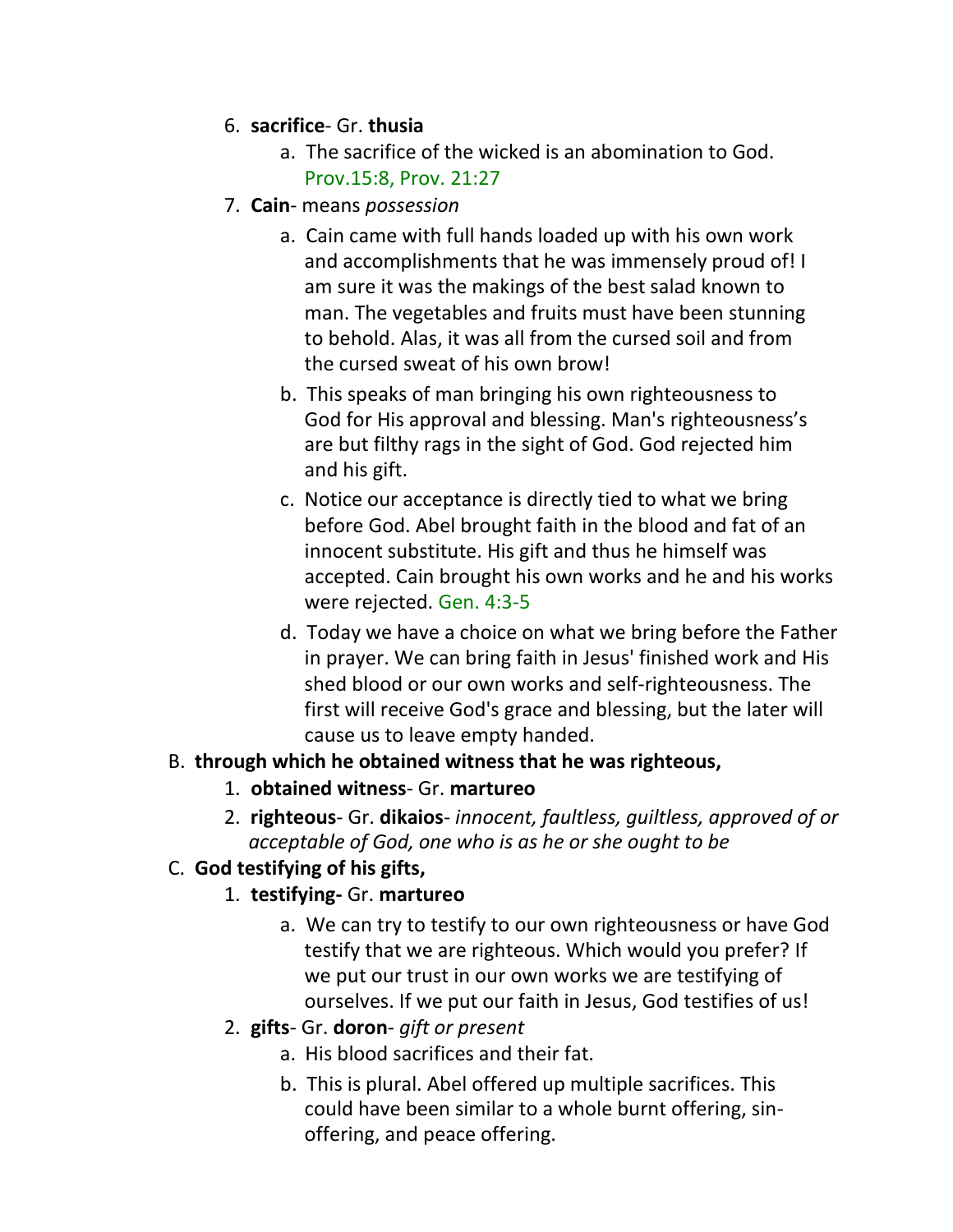- D. **and through it he being dead still speaks**
	- 1. **dead** Gr. **apothenesko**
	- 2. **speaks** Gr. **laleo**
		- a. Those who boast of their own righteousness and goodness will be put to silence. Those who trust in Jesus, their faith will continue to speak forever!
		- b. The blood of Abel speaks after he had died. Heb. 12:24 Jesus' blood also speaks today on the mercy seat of heaven. Abel's blood cried out for vindication, Jesus' blood cries out for mercy and grace to be given to us!
- 5. **By faith Enoch was taken away so that he did not see death, "AND WAS NOT FOUND, BECAUSE GOD HAD TAKEN HIM"; for before he was taken he had this testimony, that he pleased God.**
	- A. **By faith Enoch was taken away so that he did not see death**,
		- 1. **By faith**
			- a. Again, faith comes by hearing God's word. Enoch was taken away by faith. God must have promised him this before it happened.
			- b. God has promised us He will come and take His church.
			- c. Enoch is a type of Christ taking his gentile church who was taken, before the flood of Judgment hit the earth. Enoch was a gentile that God took before the flood came on the earth. Abraham was the first Jew.
		- 2. **Enoch** *means dedicated, initiated*
			- a. Enoch was consecrated to God. He was initiated into His secrets and ways. The world cannot know God. Only those who are consecrated, through faith, will be initiated into His ways and secrets.
		- 3. **taken away** Gr. **metatithemi** *to transpose (two things, one of which is put in place of the other), to transfer, to go or pass over*
			- a. I think it is important to say here that this verse and its counterpart in Genesis does not say where God took him. It does not say he was taken to heaven.
			- b. We know that flesh and blood cannot inherit of the kingdom of God. 1 Cor. 15:50 Our natural bodies could not be sustained in heaven.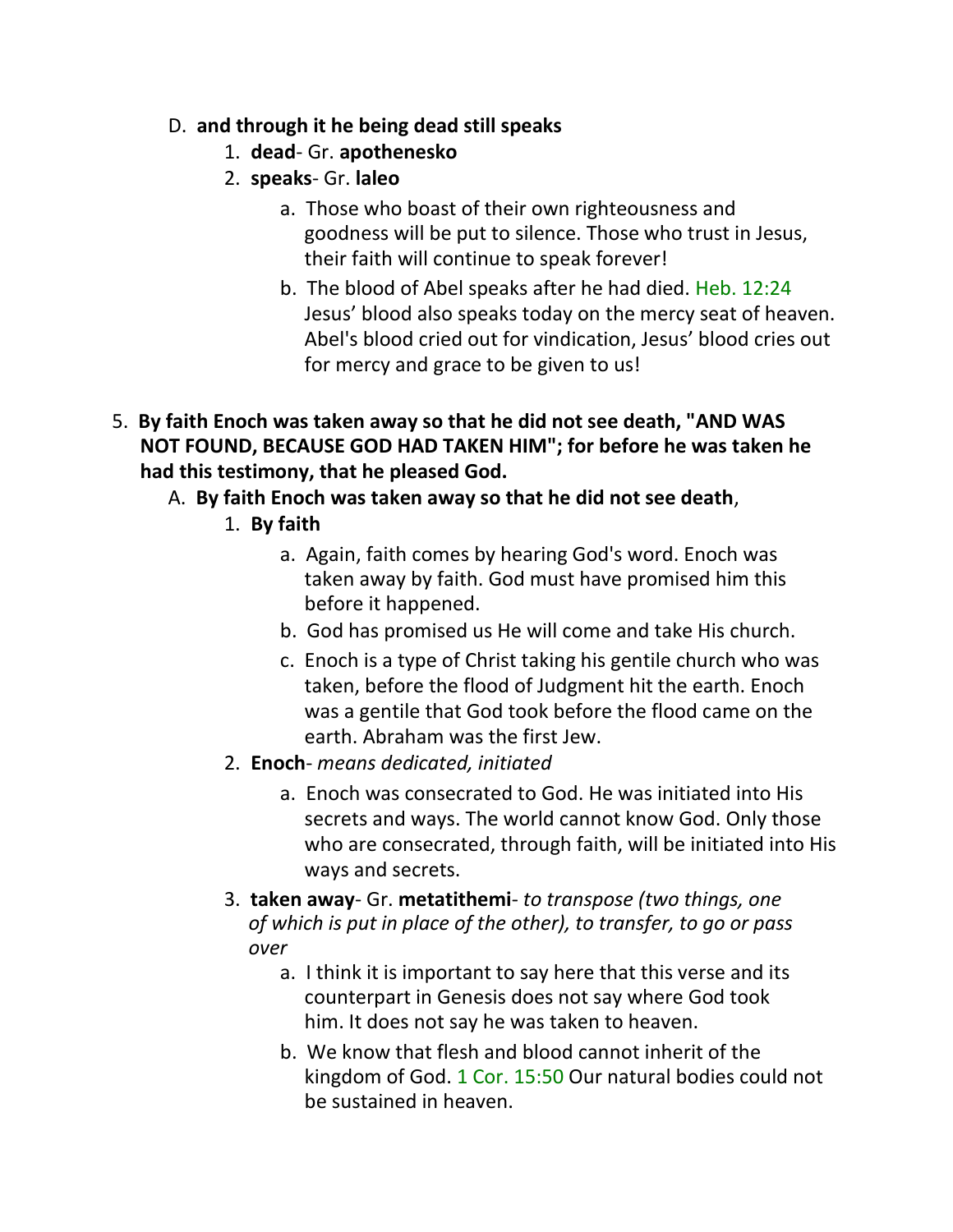- c. It does say Elijah was taken up into heaven. However, there are three heavens in the Bible- first the air around the earth, next, space, and then God's abode. It does not say Elijah was taken into the third heaven, but into heaven. Elijah would have had to have a resurrection body to be in heaven where God lives. No one could get a resurrection body before Jesus died and was resurrected. "Where did God take Elijah?" I have no earthly idea! I will leave it at that!
- d. The first person to partake of a resurrection body is Jesus. He is called the Firstborn of all creation. Col. 1:15 This means He was the first to experience resurrection. That being said, "Where did God take Enoch?" I have no earthly idea! I will leave it at that!
- e. It is important to note that no believer in the Old Testament went into God's abode in heaven. They went to Abraham's bosom under the earth. This was called Paradise. Enoch and Elijah would be the only humans in God's abode in heaven if they were taken there. I do not believe they were.
- 4. **see** Gr. **eido-** *to see or know by perception*
- 5. **death** Gr. **thanatos**
	- a. It is stated in the Word, that it is given for every man to die once, and then face judgment. It could be that Enoch and Elijah will be the two witnesses in Revelation and are killed thus fulfilling this verse. Rev. 11:3 It seems like the two witnesses are Moses and Elijah because of the miracles they perform. Moses body was taken by God, but it does say he died.

#### B. **and was not found**,

- 1. **found** Gr. **heurisko**
	- a. People looked for him but could not find him.
- C. **because God had taken him,**
	- 1. **taken him** Gr. **metatithemi**
- D. **for before he was taken he had this testimony,**
	- 1. **taken** Gr. **metathesis**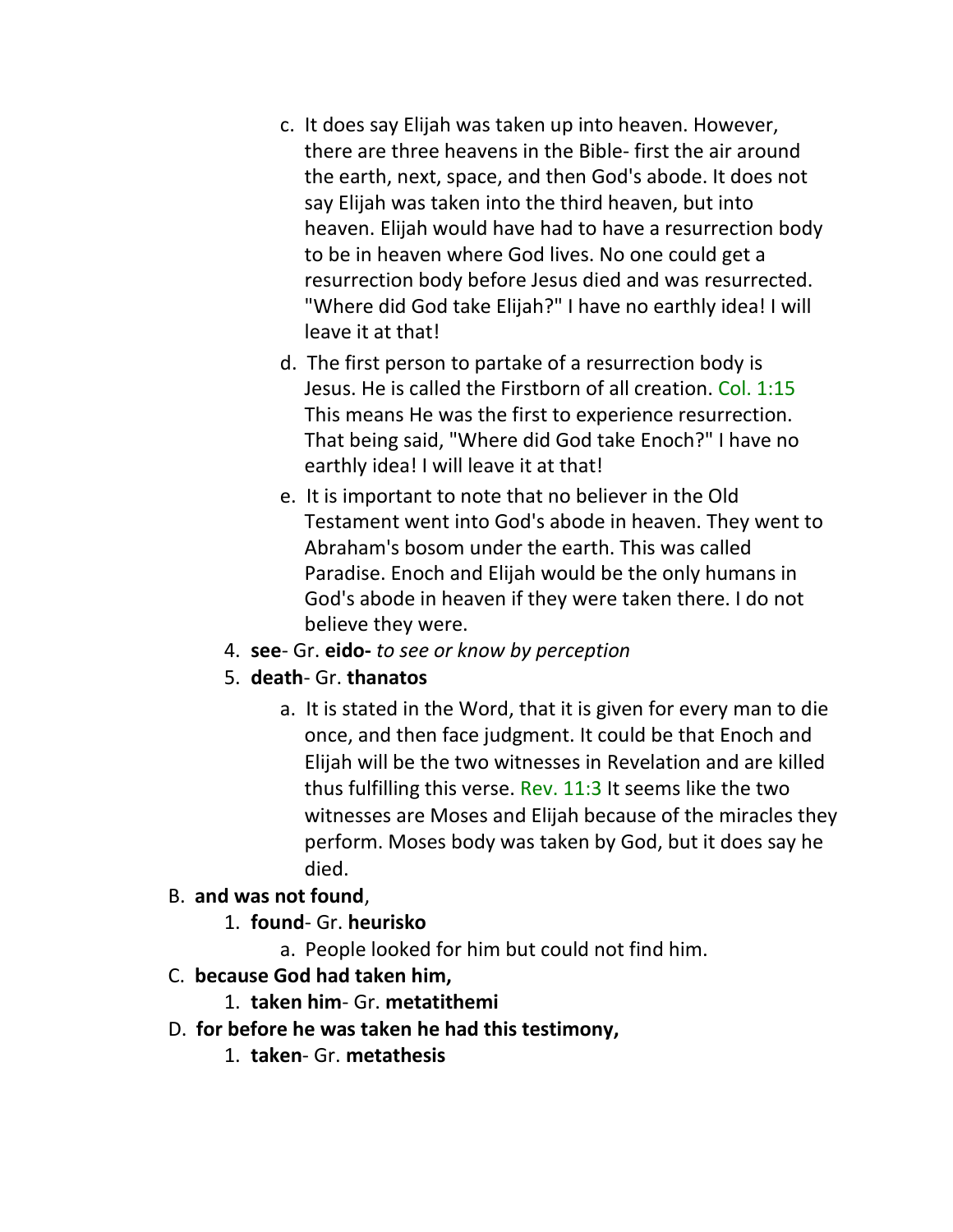### 2. **testimony**- Gr. **matureo**

a. Again, when we believe God, He testifies on our behalf. If we come to Him with our works and self-righteousness He will not listen to our testimony.

### E. **that he pleased God**

- 1. **pleased** Gr. **euaresteo**
	- a. We will see in the next verse, that you cannot please God apart from faith.
- 6. **But without faith** *it is* **impossible to please** *Him,* **for he who comes to God must believe that He is, and** *that* **He is a rewarder of those who diligently seek Him.**
	- A. **But without faith it is impossible to please Him,**
		- 1. **without faith** Gr. **choris pistis** *apart from faith*
			- a. This is an evil heart of unbelief that will depart from the Living God. Heb. 3:12
		- 2. **impossible** Gr. **adunatos**
		- 3. **please** Gr. **euaresteo**
			- a. There is a difference between be accepted of God and Him being pleased with you. We are accepted by faith in Christ. However, we do not always walk in faith. Our walk can be displeasing to Him, while we ourselves have been accepted and pleasing to Him. This is not really different than our children. We accept them and are generally pleased with them as our children, but we are not always pleased with their lifestyle or actions.

#### B. **for he who comes to God must believe that He is,**

#### 1. **comes**- Gr. **proserchomai**

- a. Man must come to God by faith. He will not drag anyone to Himself.
- 2. **must** Gr. **dei**
	- a. Rom. 10:13-14- Whoso calls upon the name of the Lord will be saved, for how will he call upon Him who has has not believed...

#### 3. **believe**- Gr. **pisteuo**

- a. Universalism teaches that we need no faith. It teaches that Jesus had faith for us and brought us to Himself, but we see here man must come to God and he must believe.
- 4. **that He is** Gr. **esti** *to be , I AM*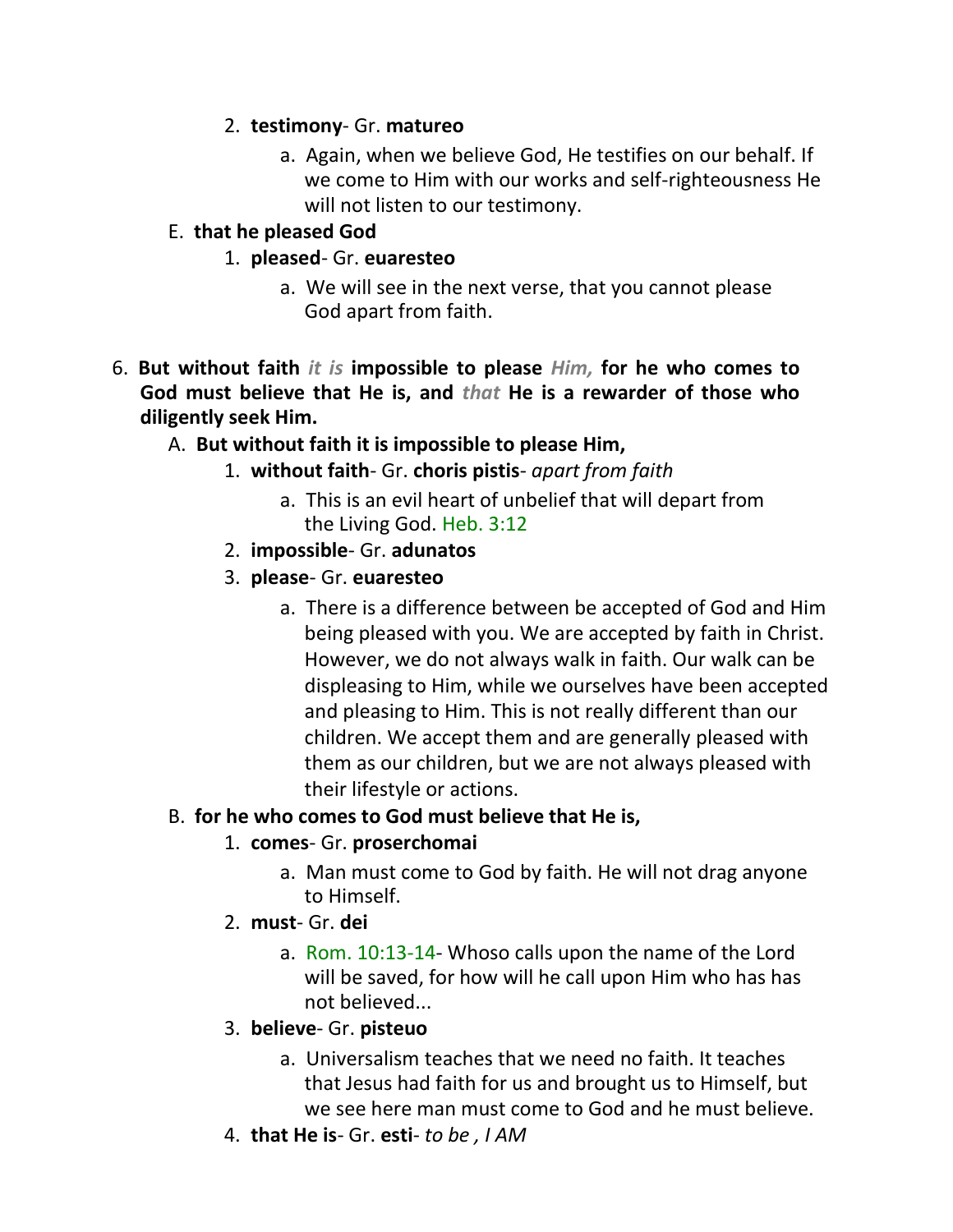- C. **and that He is a rewarder of those who diligently seek Him**
	- 1. **rewarder** Gr. **misthapodotes**
		- a. We never earn anything with God. However, God does reward the use of our faith and His grace in faithfulness. He rewards us for faithfully using the gifts He has freely given us!
	- 2. **diligently seek** Gr. **ekzeteo**
		- a. It is our part to diligently seek God. He diligently sought you out first, in grace, but now we are diligently to seek him, by faith!
- 7. **By faith Noah, being divinely warned of things not yet seen, moved with godly fear, prepared an ark for the saving of his household, by which he condemned the world and became heir of the righteousness which is according to faith.**
	- A. **By faith Noah,**
		- 1. **By faith**
			- a. Noah heard God say to him to build an ark because He would send a flood to destroy the whole earth. Noah believed God and started to work on building the ark.
		- 2. **Noah** *means rest*
			- a. Noah is a type of Christ who through his work upon wood brought salvation to humanity.
			- b. Everyone was invited to come inside the ark and rest during the downpour of divine judgment and be safe. We can come into Christ and rest from the judgment that will be poured out upon the world.
	- B. **being divinely warned of things not yet seen,**
		- 1. **divinely warned** Gr. **chrematizo** *to be divinely commanded, admonished, instructed*
		- 2. **seen** Gr. **blepo**
	- C. **moved with godly fear,**
		- 1. **moved with godly fear** Gr. **eulabeomai-** *to act cautiously, circumspectly, to reverence, stand in awe of, put out of harm's way,*
	- D. **prepared an ark for the saving of his household,**
		- 1. **prepared** Gr. **kataskeuazo-** *to furnish, equip, prepare, make ready, construct, build, frame,*
		- 2. **an ark** Gr. **kibotos** *a wooden box*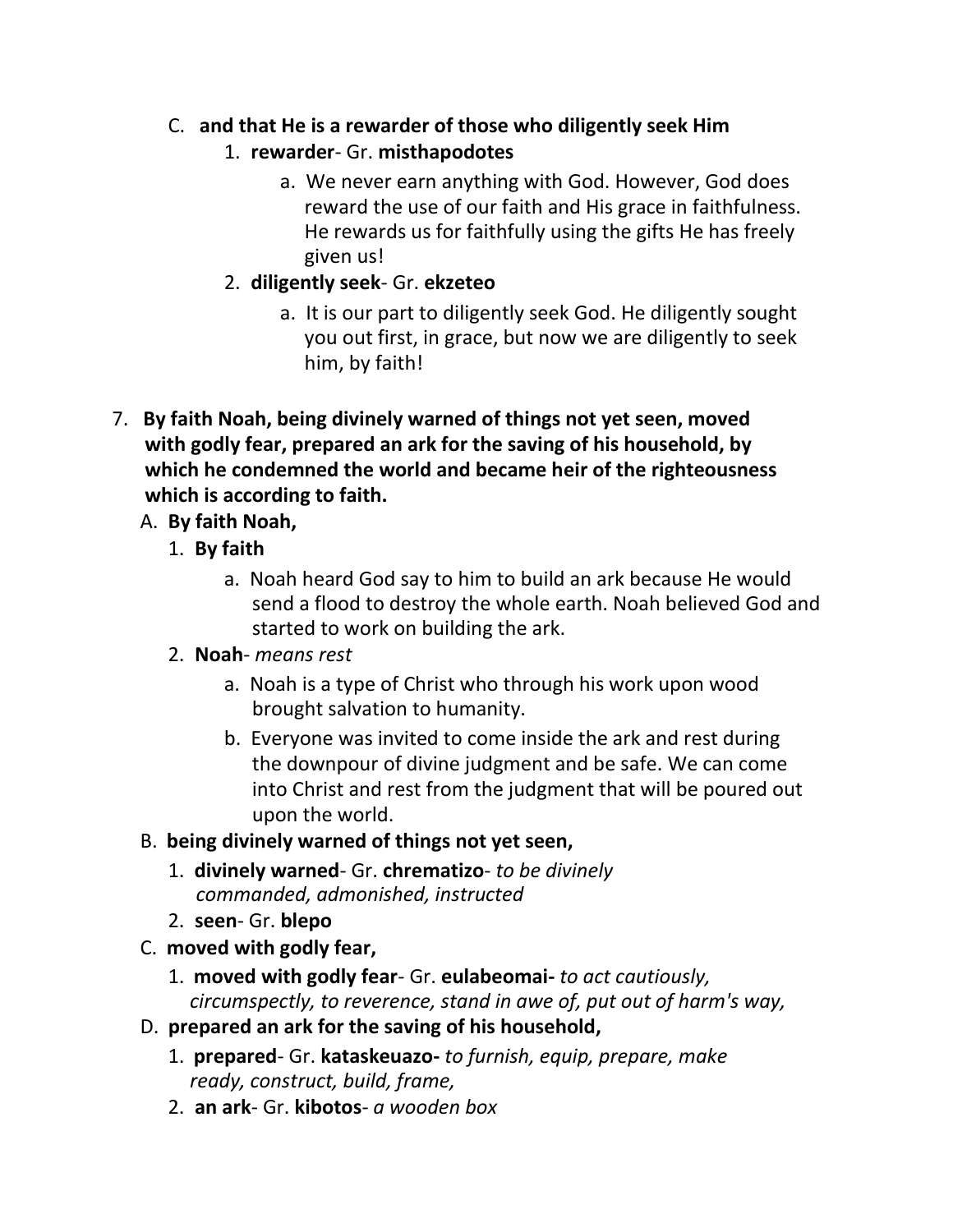- a. When God wanted a boat to be built it looked more like a box, rather than the type of boats man produces today. I wonder whose wisdom is better - God's or men?
- b. It took Noah 120 years to build the ark. Most people take the verse about man being given 'a 120 years' out of context and get off base. Gen. 6:3 The 120 years referred to is how long it would take to build the ark and for the flood to come, not how long God promises we will live now! Let me ask you a question? Can you name one person in church history that certifiably lived to be 120 years old? Ok, then let's move on, shall we?
- 3. **saving** Gr. **soteria** *deliverance, preservation, safety, salvation, security, guarantee for safety, bodily health, well-being,*
- 4. **household-** Gr. **oikos** *an inhabited house, homestock, family, descendants of one*
	- a. This is because Moses' household was all believers. There is no account of Moses dragging his sons and daughter in laws onto the ark kicking and screaming! No, all eight people went on the ark voluntarily because of their faith.

### E. **by which he condemned the world and became heir of the righteousness which is according to faith**

- 1. **condemned** Gr. **katakrino-** *to give judgment against, to judge worthy of punishment; by one's good example to render another's wickedness the more evident and censurable*
	- a. Our life will be a testimony against some people in the end day. Luke 11:31-32
- 2. **world-** Gr. **kosmos** *the inhabitants of the earth, men, the human family, the ungodly multitude; the whole mass of men alienated from God, and therefore hostile to the cause of Christ the whole circle of earthly goods, endowments riches, advantages, pleasures, etc., which although hollow and frail and fleeting, stir desire, seduce from God and are obstacles to the cause of Christ*
- 3. **heir-** Gr. **kleronomos**
- 4. **righteousness** Gr. **dikaiosune** *in a broad sense: state of him who is as he ought to be, righteousness, the condition acceptable to God*
	- a. We become an heir by being born into it. We are born into Christ by faith. We are also born into righteousness.
- 5. **according to faith** Gr. **kata pistis**
	- a. We manifest our sonship and righteousness in Christ by walking by faith.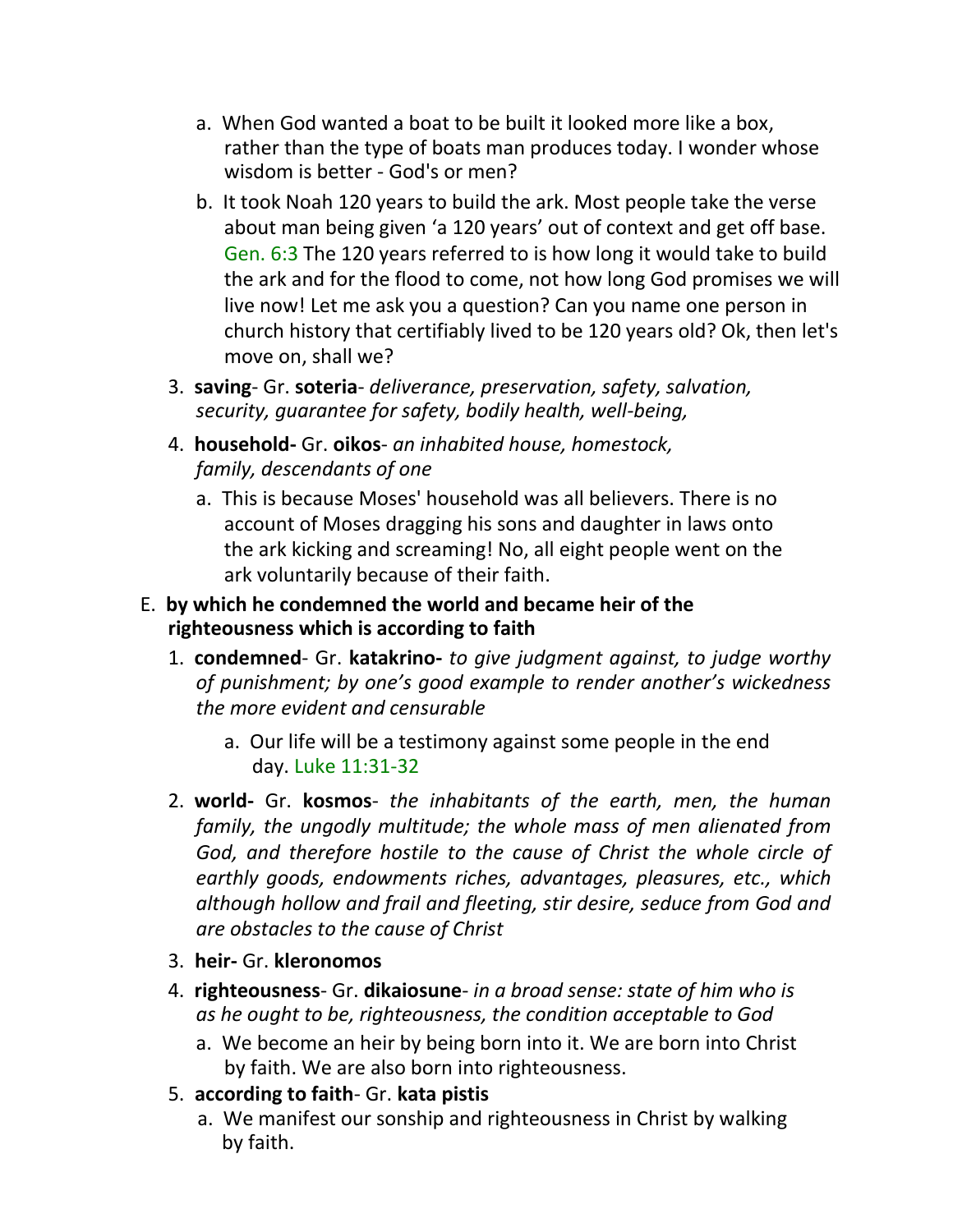- 8. **By faith Abraham obeyed when he was called to go out to the place which he would receive as an inheritance. And he went out, not knowing where he was going.**
	- A. **By faith Abraham obeyed when he was called to go out to the place which he would receive as an inheritance.**
		- 1. **By faith**
			- a. Faith comes by hearing God. God told Abraham to leave the Ur of the Chaldees. Gen. 12:1
		- 2. **Abraham** means *father of a multitude*
			- a. Abraham did not start out with that name. He was first called Abram- exalted Father. He always had a call to be a father, but as he faithfully followed God, the call increased and expanded to its full extent. No longer just an exalted father, but now the father of a multitude!
			- b. As we follow God our calling will be expanded to us in its fullness. Most people do not experience the fullness of their calling because they did not fully follow God.
			- c. Abraham is the father of a multitude- Jews by natural birth, Gentiles by spiritual birth through faith.
		- 3. **obeyed** Gr. **hupokouo** *to hearken under*
			- a. Obedience under grace and the New Covenant is established upon believing and acting on what you hear from God.
		- 4. **called** Gr. **kaleo** *this is present tense- this was a continuing call as he went*
			- a. We do not just have a one-time call of God in our life. He is calling us each day to follow Him. It is a daily decision of faith to follow God.
		- 5. **go out** Gr. **exerchomai**
		- 6. **place** Gr. **topos-** *place, any portion or space marked off, as it were from surrounding space; metaphorically- the condition or station held by one in any company or assembly opportunity, power, occasion for acting*
			- a. God is calling each of us out of where we are, to go, into a new place where we have new opportunity, power, and occasion for acting.
			- b. People lack new opportunities because they stagnate where they are. They do not get up and go with God!
		- 7. **receive** Gr. **lambano**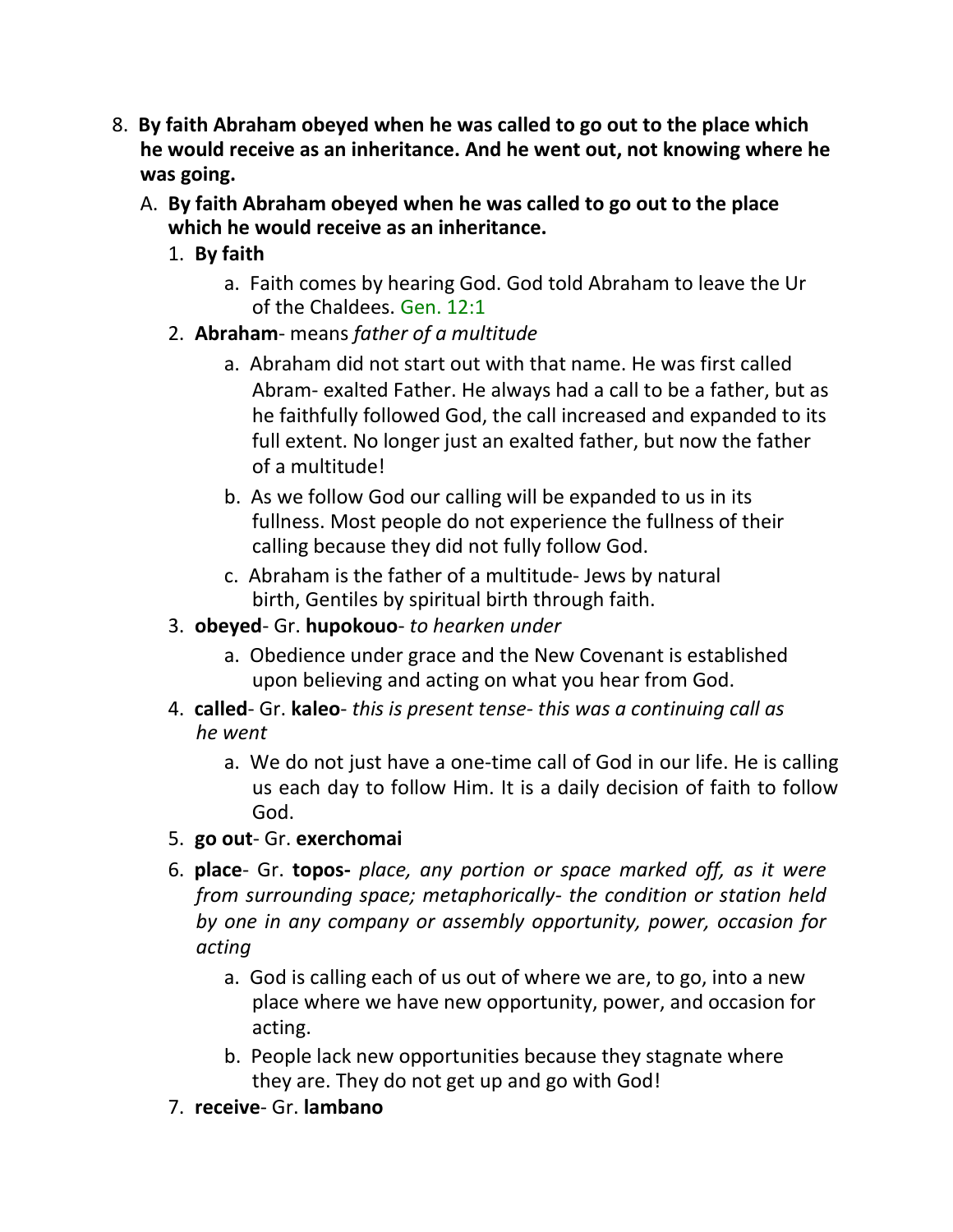### 8. **inheritance**- Gr. **kleronomos**

- a. God gave Abraham the land of Judea as an inheritance. Gen. 15:7 However, if Abraham would have not left Ur, he would not have received it.
- b. God has provided each of us an inheritance, but that inheritance is received by our obedience of faith. Heb. 6:12

### B. **And he went out, not knowing where he was going.**

## 1. **went out**- Gr. **exerchomai**

- a. Many are called to go out but not many go out like Abraham did! He was called out and then he went out.
- 2. **knowing-** Gr. **epistami** *to put one's attention on, fix one's thoughts on, to turn oneself or one's mind to, put one's thought upon a thing, to be acquainted with, to understand, understand a matter, know, be versed in, or acquainted with*
	- a. Abraham was not acquainted with or versed in where he was going. So many Christians feel they have to be versed in and fully acquainted with where they are going when God calls them to go. That is why most do not go. If you do know where you are going then it is wise to prepare as well as you can based upon that knowledge. However, God is not always going to fill in all the blanks for you when He calls you. It will take trusting Him! That is a novel idea!
- 3. **going** Gr. **erchomai**
- 9. **By faith he dwelt in the land of promise as** *in* **a foreign country, dwelling in tents with Isaac and Jacob, the heirs with him of the same promise;**
	- A. **By faith he dwelt in the land of promise as in a foreign country**
		- 1. **By faith**
			- a. God told Abraham to go to Palestine and dwell there. Abraham did this by the faith that came from God's word. Gen. 12:4
		- 2. **dwelt** Gr. **paroikeo-** *to dwell beside (one) or in one's neighbourhood, to live near to be or dwell in a place as a stranger, to sojourn*
		- 3. **land of promise** Gr. **ge epaggelia**
			- a. This earth is the land of promise. This land has been given to the righteous forever. Matt. 5:5
		- 4. **foreign country** Gr. **allotrios-** *belonging to another, foreign, strange, not of one's own family, alien*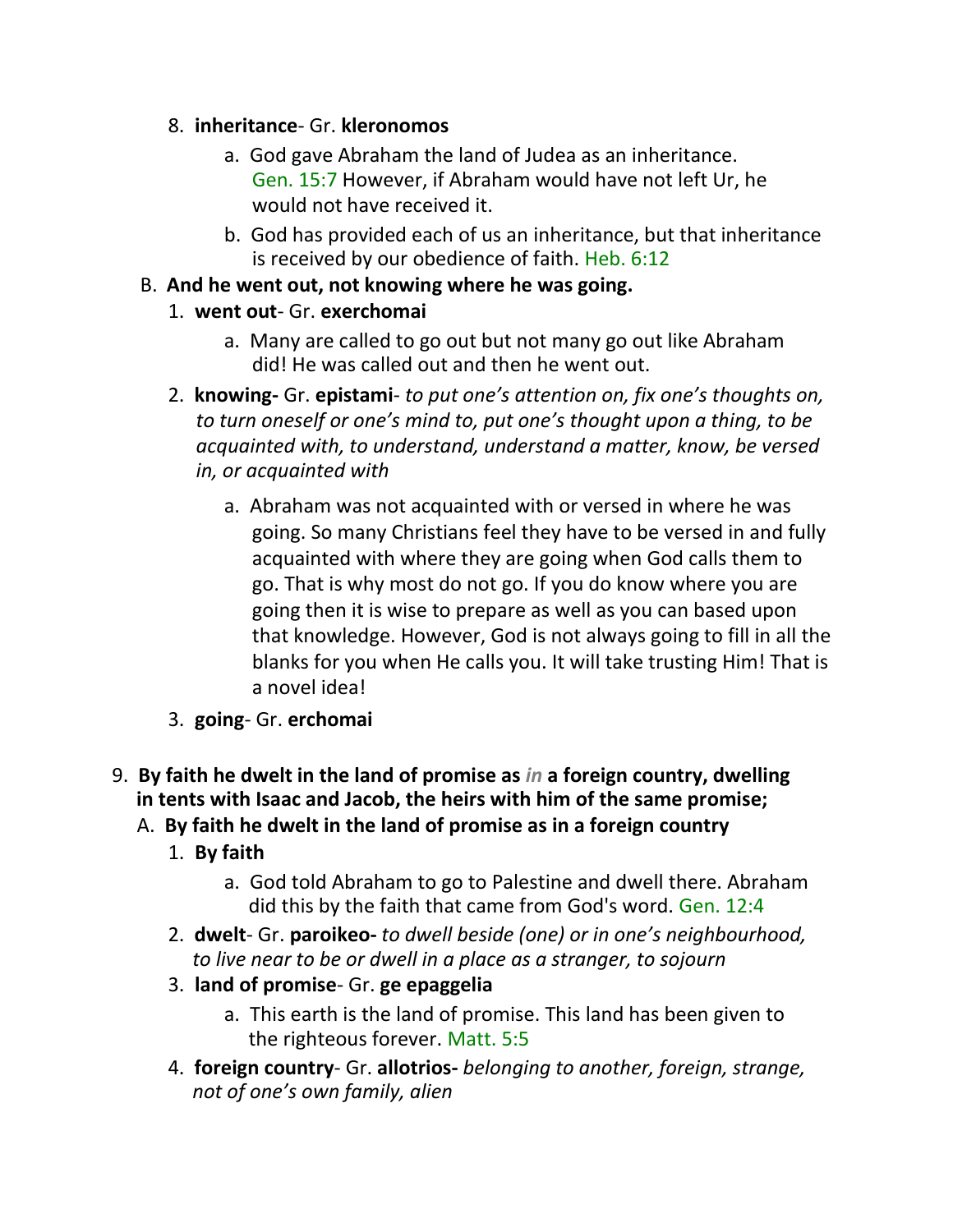- a. Although this earth is the land of promise and will be ours forever, we are living in it as a foreign country. It is ruled by the prince of this world.
- b. We have a heavenly country that we are citizens of. Phil. 3:20 However, we shall also possess the earth as our inheritance. We are inheritors of both spiritual and natural land. The New Jerusalem from heaven will descend and rest over the earth. We will have possession in the New Jerusalem and in the new earth. Heb. 10:34, Rev. 21:1-3

#### B. **dwelling in tents with Isaac and Jacob,**

- 1. **dwelling** Gr. **katoikeo** *to dwell, settle, inhabit*
- 2. **tents** Gr. **skene**
	- a. We are in type dwell here in the earth in tents. This speaks of our bodies. 2 Cor. 5:4, 2 Pet. 1:13-14
- 3. **Isaac** *means laughter*
- 4. **Jacob** *means supplanter*
	- a. In the Genesis account of Isaac, it appears that he is living with his children Esau and Jacob. Here we see they actually were dwelling with Abraham. Jacob was fifteen when Abraham died.

#### C. **the heirs with him of the same promise**

- 1. **heirs-** Gr. **sugkleronomos** *a fellow heir, a joint heir, one who obtains something assigned to himself with others, a joint participant*
- 2. **same** Gr. **autos**
- 3. **promise** Gr. **epaggelia**
- 10. **for he waited for the city which has foundations, whose builder and maker** *is* **God.**
	- A. **for he waited for the city which has foundations,**
		- 1. **waited** Gr. **ekdechomai** *to look for, expect, wait for, await*
		- 2. **city** Gr. **tous polis** *the city*
			- a. Cities built by men have always been a sign of rebellion and congregated sin. However, God has a city of righteousness. It is called the New Jerusalem. Heb. 12:22, Rev. 3:12, Rev. 21:2
		- 3. **foundations** Gr. **tous themelios** *the foundations*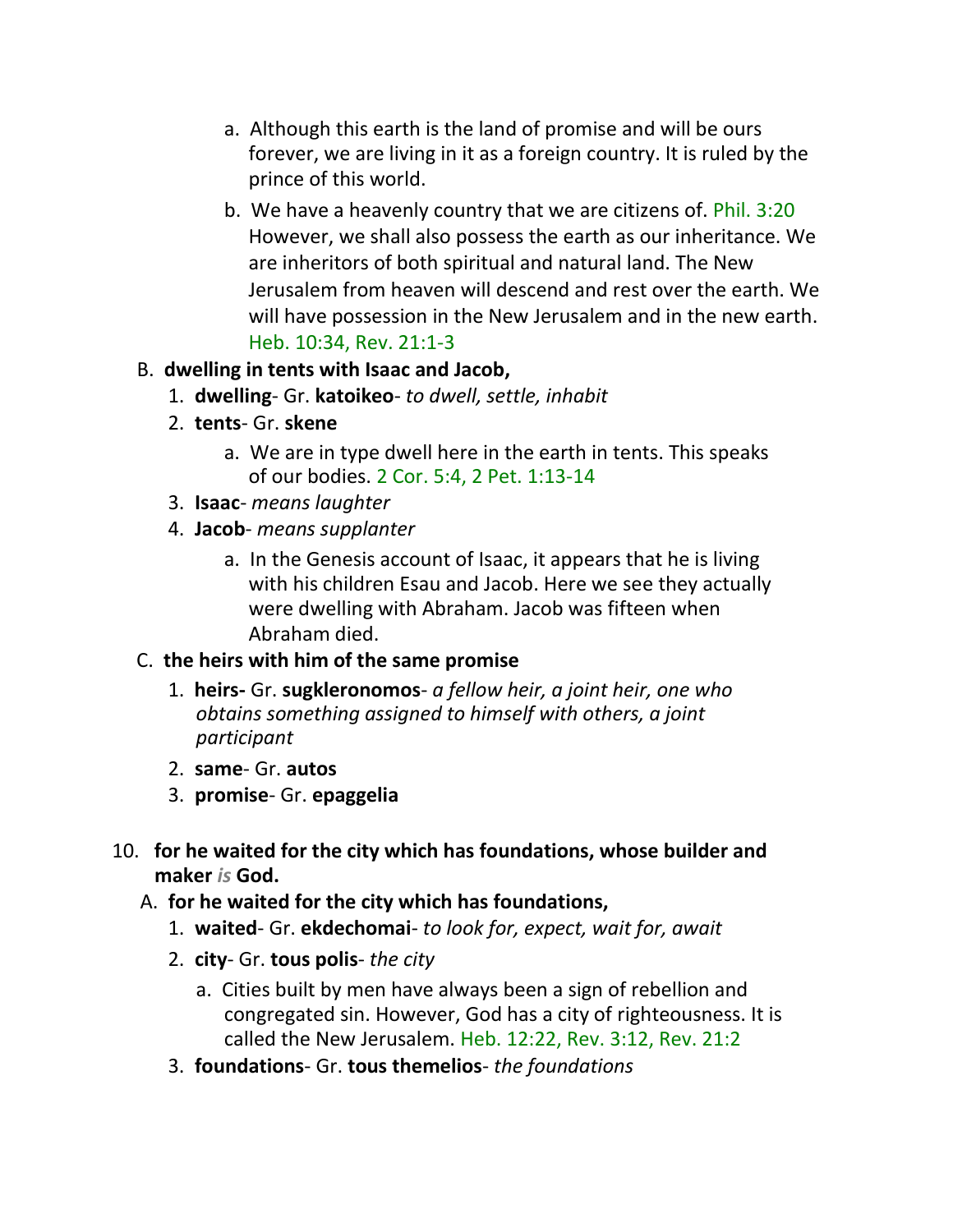- a. The foundations of this city of God are righteousness and justice. These are the foundation of His throne and His throne is in the New Jerusalem. Ps. 89:14, Ps. 97:2
- B. **whose builder and maker is God**
	- 1. **builder** Gr. **technites** *an artificer, craftsman; technician*
		- a. Since we know that God is the craftsman of the New Jerusalem and not man, we know that it is flawless. There are no cracks or potholes in the streets. The buildings are made using utterly perfect lines and lengths. The foundations are perfectly sound and perfect in strength.
	- 2. **maker** Gr. **demiourgos** *a workman for the people, the author of any work, an artisan, framer, builder*
		- a. God is a workman for the good of the people of God.
	- 3. **God-** Gr. **theos**
		- a. Jesus is the builder of this city. Heb. 3:3-4, John 1:3
		- b. Jesus is God!
- 11. **By faith Sarah herself also received strength to conceive seed, and she bore a child when she was past the age, because she judged Him faithful who had promised.**
	- A. **By faith Sarah herself also received strength to conceive seed,**
		- 1. **By faith**
			- a. It was only until God spoke to Sarah about having a child, did she have faith to receive strength to conceive seed. Gen. 18:10
			- b. It is comforting to know that Sarah did not start out in faith when she heard that she would have a child in her old age. She actually laughed at first! Have you ever laughed at the promise of God because it seemed so farfetched that it could ever happen to you? Sarah did! Abraham did! He laughed as well! Just because you start out in unbelief does not mean you have to stay there.
		- 2. **Sarah-** *means princess of a multitude*
			- a. Sarah started out as Sarai, which mean contention! She used to walk in unbelief and was in contention with God and Abraham. It was not until she learned to trust God and Abraham that she become Sarah, a princess!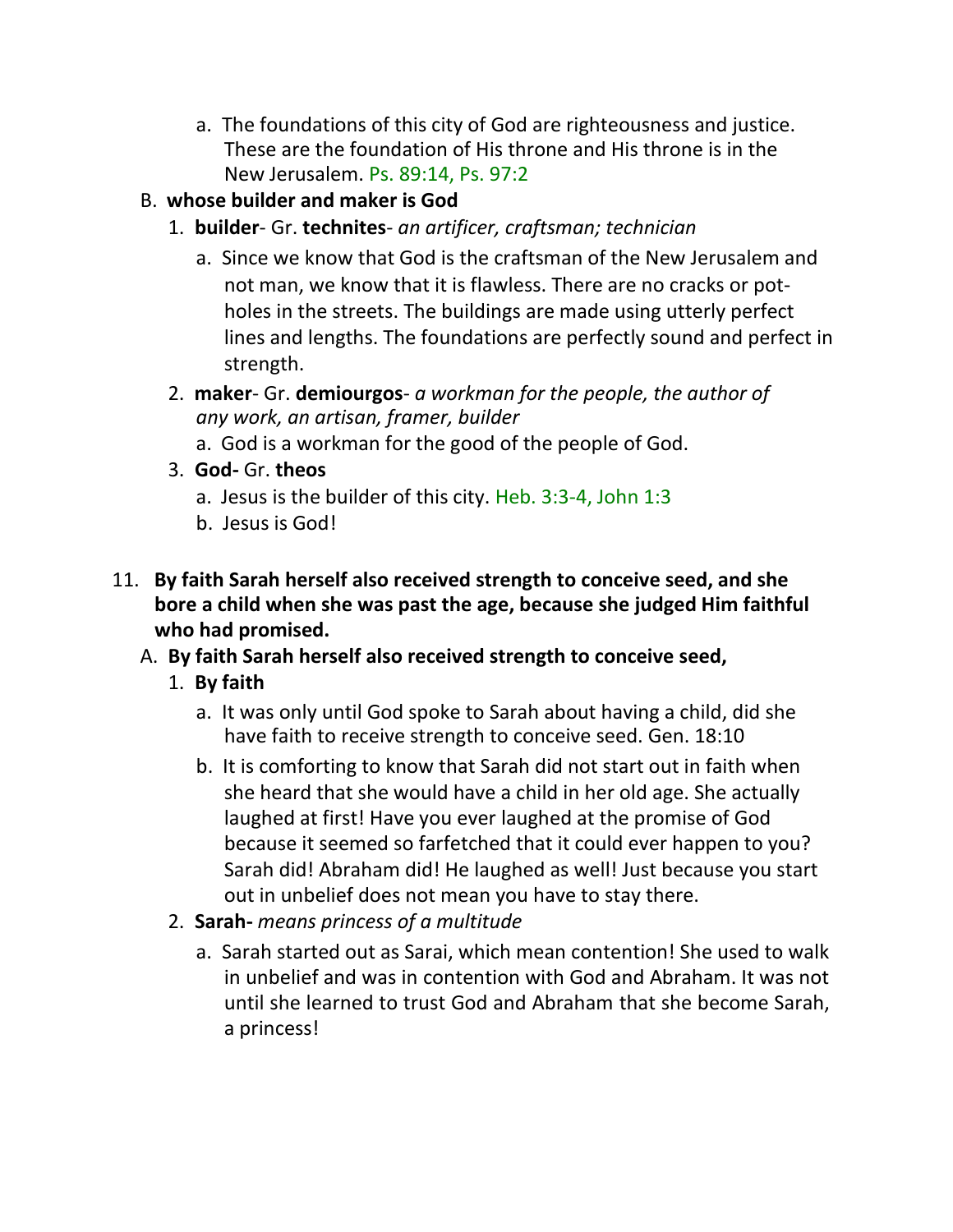- b. Abraham became the father of a multitude and Sarah became a princess of a multitude. They are our parents in faith. Ladies, you can learn how to walk in faith by following Sarah's example. 1 Pet. 3:5-6
- 3. **received-** Gr. **lambano**
- 4. **strength** Gr. **dunamis** *power*
	- a. This is another word for grace
- 5. **conceive** Gr. **katabole** *a throwing or laying down, the injection or depositing of the virile semen in the womb; a founding (laying down a foundation)*
	- a. She received grace by faith. This was the foundation for receiving her miracle!
- 6. **seed** Gr. **sperma**
- B. **and she bore a child when she was past the age,**
	- 1. **bore a child** Gr. **tikto** *to bring forth, bear, produce (fruit from the seed) of a woman giving birth*
	- 2. **past the age** Gr. **para kairos** *beyond the season*
		- a. This means that Sarah had gone through menopause. Not only that but she was barren before that time. Now her womb was doubly dead. Sometimes, God waits until the situation is without all hope and then He works so that it can be clearly seen of Him and not man. This was the case with the raising of Lazarus. John 11:39 Paul experienced this as well. Acts 27:20-22, 2 Cor. 1:9
- C. **because she judged Him faithful who had promised.**
	- 1. **judged-** Gr. **hegeomai-** *to consider, deem, account, think*
		- a. The only proper way to judge God is judging Him faithful! Any other judgment is false and will not end well!
	- 2. **faithful** Gr. **pistos-** *full of faith, steady, dependable, reliable*
	- 3. **promised** Gr. **epaggello** *to announce good upon*
- 12. **Therefore from one man, and him as good as dead, were born** *as many*  **as the stars of the sky in multitude—innumerable as the sand which is by the seashore.**
	- A. **Therefore from one man,**
		- 1. **one man** Gr. **heis** *one - the word man is not in the Greek.*
	- B. **and him as good as dead,**
		- 1. **good as dead** Gr. **nekroo** *to deaden, to deprive of power, destroy the strength of*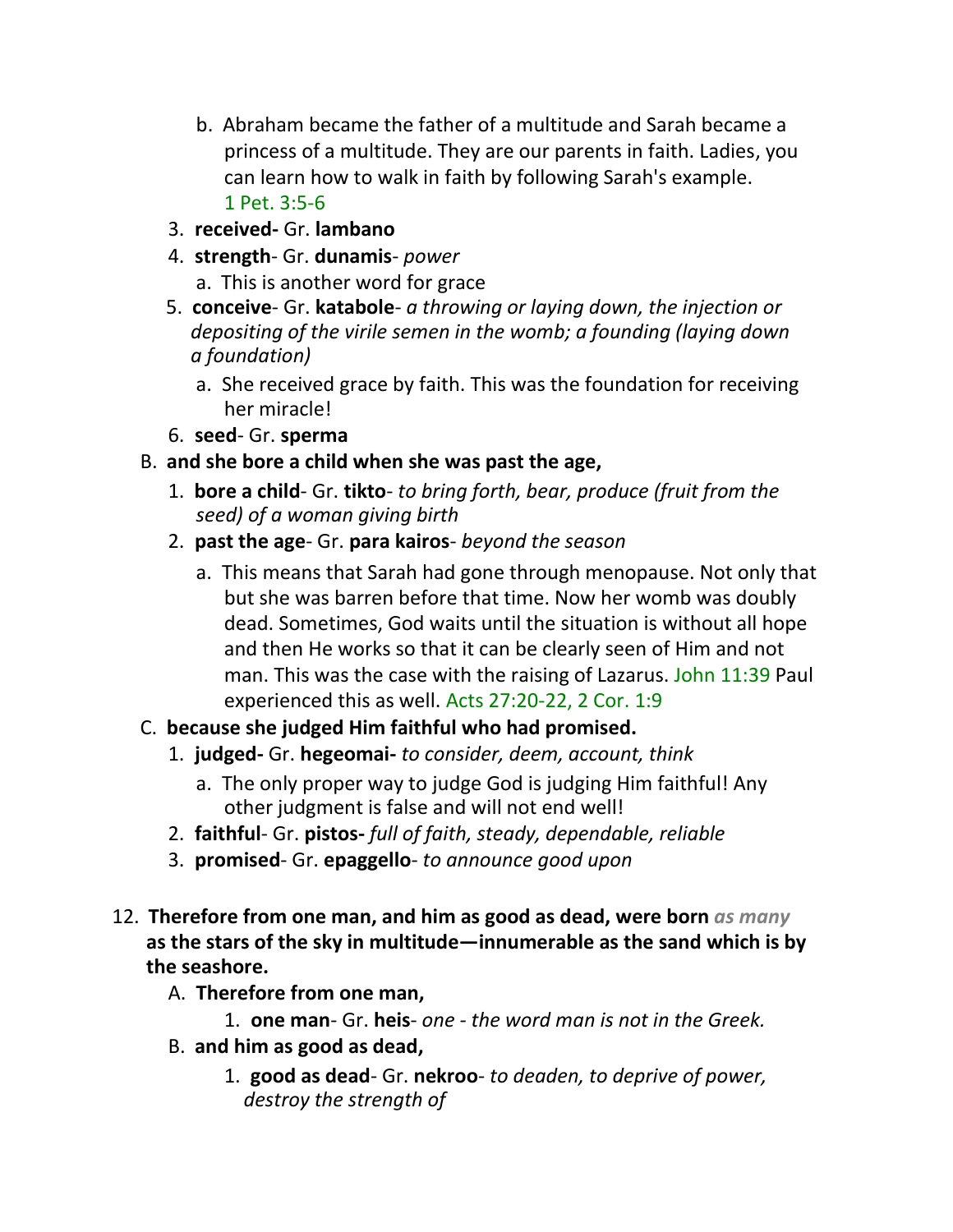### C. **were born as many as the stars of the sky in multitude,**

- 1. **born**-Gr. **gennao** *to be born*
- 2. **stars of the sky** Gr. **astron ouranos**
	- a. This is a type of the heavenly race of those that are born again of Jews and Gentiles- the church
	- b. This would be of the number of stars in our sky, which would be our Milky Way galaxy and not all the stars of the universe. There are trillions of stars in the universe but billions in the Milky Way. This would correspond to those who have been saved of humanity.
- 3. **multitude-** Gr. **plethos** *fullness*
- D. **innumerable as the sand which is by the seashore**
	- 1. **innumerable** Gr. **anarithmetos** *not being calculated by arithmetic*
	- 2. **sand by the seashore-** Gr. **ammos para thalassa cheilos**
		- a. This is a type of the natural earthly descendants of Abraham- Jews and Arabs
		- $h$  Gen  $22.17$
		- c. The resurrected church is referred to as stars 1 Cor. 15:41-42
- 13. **These all died in faith, not having received the promises, but having seen them afar off were assured of them, embraced** *them* **and confessed that they were strangers and pilgrims on the earth.**
	- A. **These all died in faith,**
		- 1. **died** Gr. **apothenesko** *to die off*
			- a. Death is a universal sign of the failure of the old man or creation. Luke 16:9- when you fail...
			- b. However, we can die in faith, in that we will be raised immortal with Christ.
		- 2. **in faith** Gr. **kata pistis** *according to faith*
			- a. This is the death of the righteous- Num. 23:10
	- B. **not having received the promises,**
		- 1. **received-** Gr. **lambano**
		- 2. **promises** Gr. **epaggelia** *to pronounce good upon*
			- a. They received them in their heart, but they did not receive the full manifestation of them in the natural. Heb. 11:39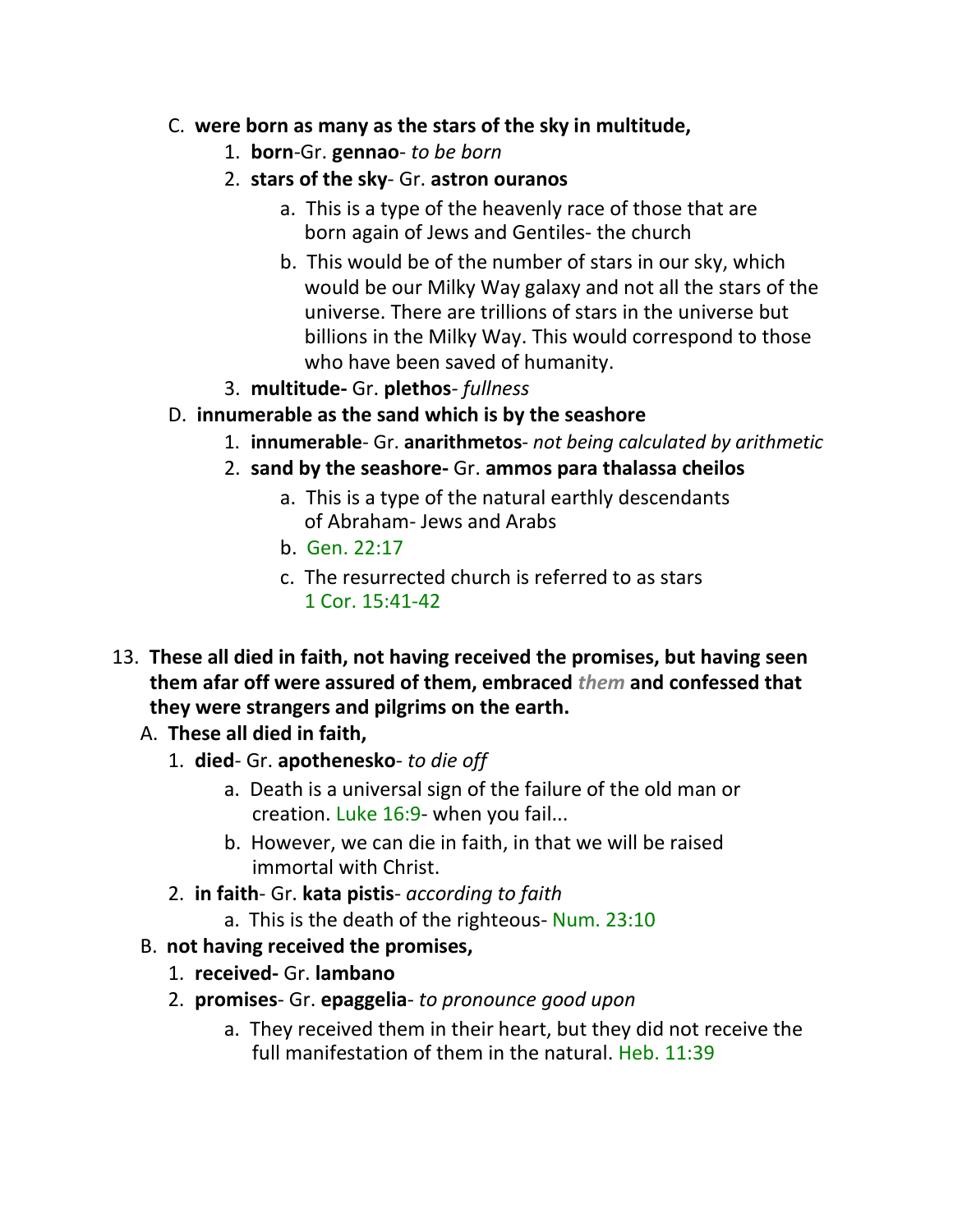b. We who have received the promises in our heart can expect to see most of them manifested in our natural life. However, there are some promises that will be fully manifested on the other side.

## C. **but having seen them afar off were assured of them,**

# 1. **having seen**- Gr. **eido**

- a. With the eyes of the heart- Eph. 1:18
- b. They saw then, in their heart, that would not be visible to the natural sight for many years.

Num. 24:17, John 8:56, John 12:41

We can see now what is distant in the future. John 16:13

- 2. **afar off** Gr. **porrothen** *at a distance*
- 3. **assured** Gr. **peitho** *to be persuaded, i.e. to induce one by words to believe; to listen to, obey, yield to, comply with to trust, have confidence, be confident*
	- a. We first see with our heart those things God has for us. This is hope. Then we become assured of them being ours as present possessions. This is faith. Rom. 4:21
- D. **embraced them and confessed that they were strangers and pilgrims on the earth**
	- 1. **embraced** Gr. **aspazomai-** *to draw to one's self, to receive joyfully, welcome*
		- a. After faith we must hold onto what we received by faith by endurance and patience.
	- 2. **confessed** Gr. **homologeo** *to say the same thing, acknowledge*
		- a. We keep onto what we received by faith by the continual confession of our mouth being in line with what God has said, regardless of the circumstances.
		- b. The progression is to see the promises of God with our heart, be persuaded of them as being ours, and then hold onto them by our persistent and unwavering confession.
	- 3. **strangers** Gr. **xenos** *a foreigner, a stranger; alien without the knowledge of, without a share in*
		- a. We are not to be totally ignorant of this world, but are we way too informed about this world and not informed enough of our home country- heaven?
		- b. Do we look to participate in and have a share in this world or the next?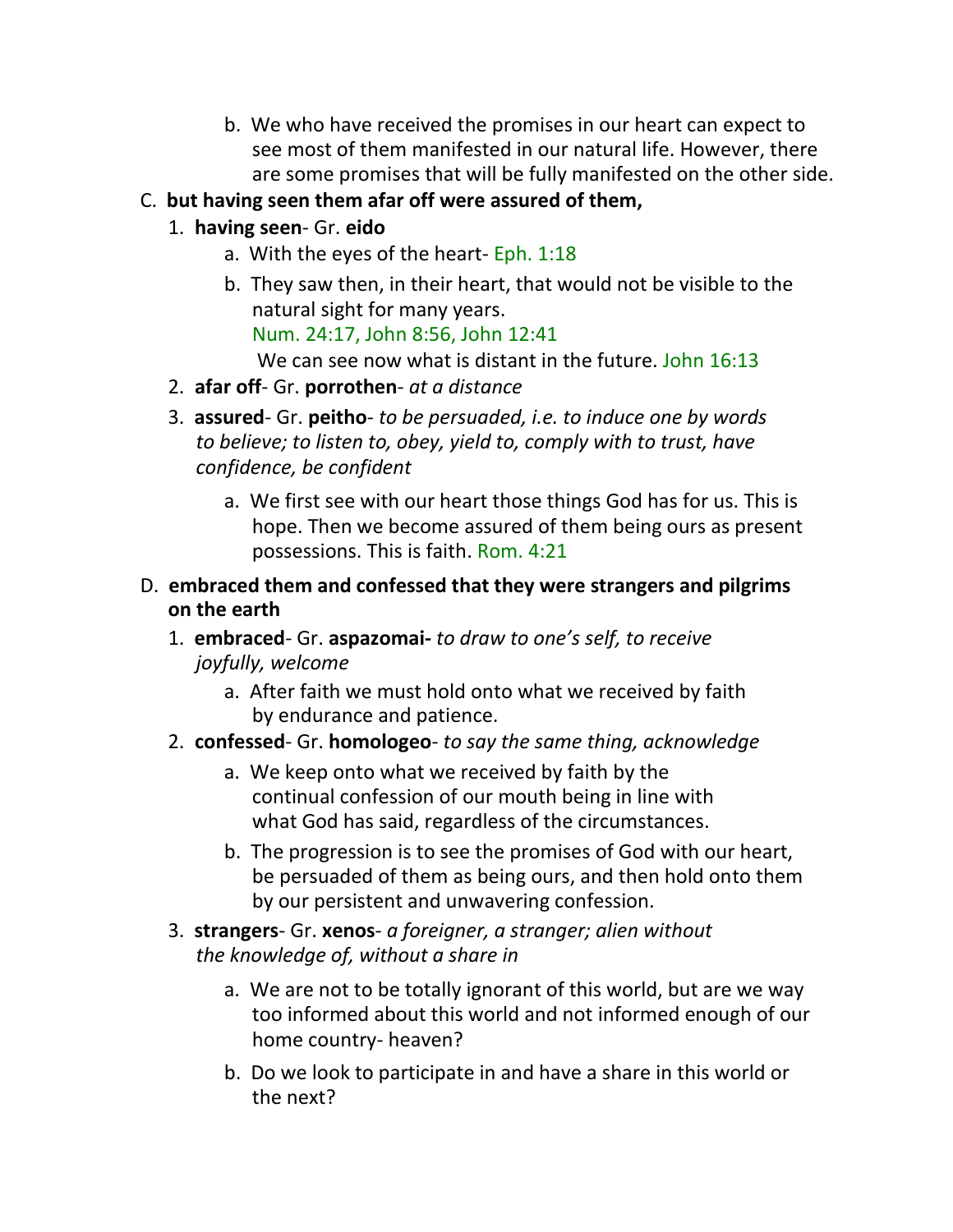- 4. **pilgrims** Gr. **parepidemos** *one who comes from a foreign country into a city or land to reside there by the side of the natives*
	- a. We were left alongside this world to be a witness to it, not to be entangled in this world like Lot in Sodom.
- 5. **earth** Gr. **ge**

#### 14. **for those saying such things make manifest that they seek a country;**

- A. **manifest** Gr. **emphanizo** *to manifest, exhibit to view, to show one's self, come to view, appear, be manifest, to indicate, disclose, declare, make known*
- B. **seek** Gr. **epizeteo** *to wish for, crave, to demand, clamour for*
- C. **country** Gr. **patris** *one's native country, one's fatherland, one's own country, a fixed abode or home*
	- 1. This is heaven, where our citizenship is. Phil. 3:20, Heb. 11:16, Heb. 13:14,
- 15. **And truly if they had called to mind that** *country* **from which they had come out, they would have had opportunity to return.**
	- A. **And truly if they had called to mind that country from which they had come out,**
		- 1. **truly** Gr. **men**
		- 2. **called to mind** Gr. **mnemoneuo** *to be mindful of, to remember, to call to mind; to make mention of*
			- a. This is a key to victory over temptation. You cannot be tempted with something you do not think.
			- b. If Abraham thought about the country he left, he would have been tempted to return to it. He chose to burn that bridge in his mind and not consider where he came from. He was looking ahead.
			- c. We bring things back to our remembrance by mentioning them. Abraham did not even mention Ur or Haran in his daily talk. He even forbade that his son be taken back there. He did not even mention it by name. Gen. 24:6
		- 3. **country** Gr. **ekeinos** *that one, country is not found in the Greek*
		- 4. **come out-** Gr. **exerchomai**
	- B. **they would have had opportunity to return.**
		- 1. **opportunity** Gr. **kairos** *season, occasion, time*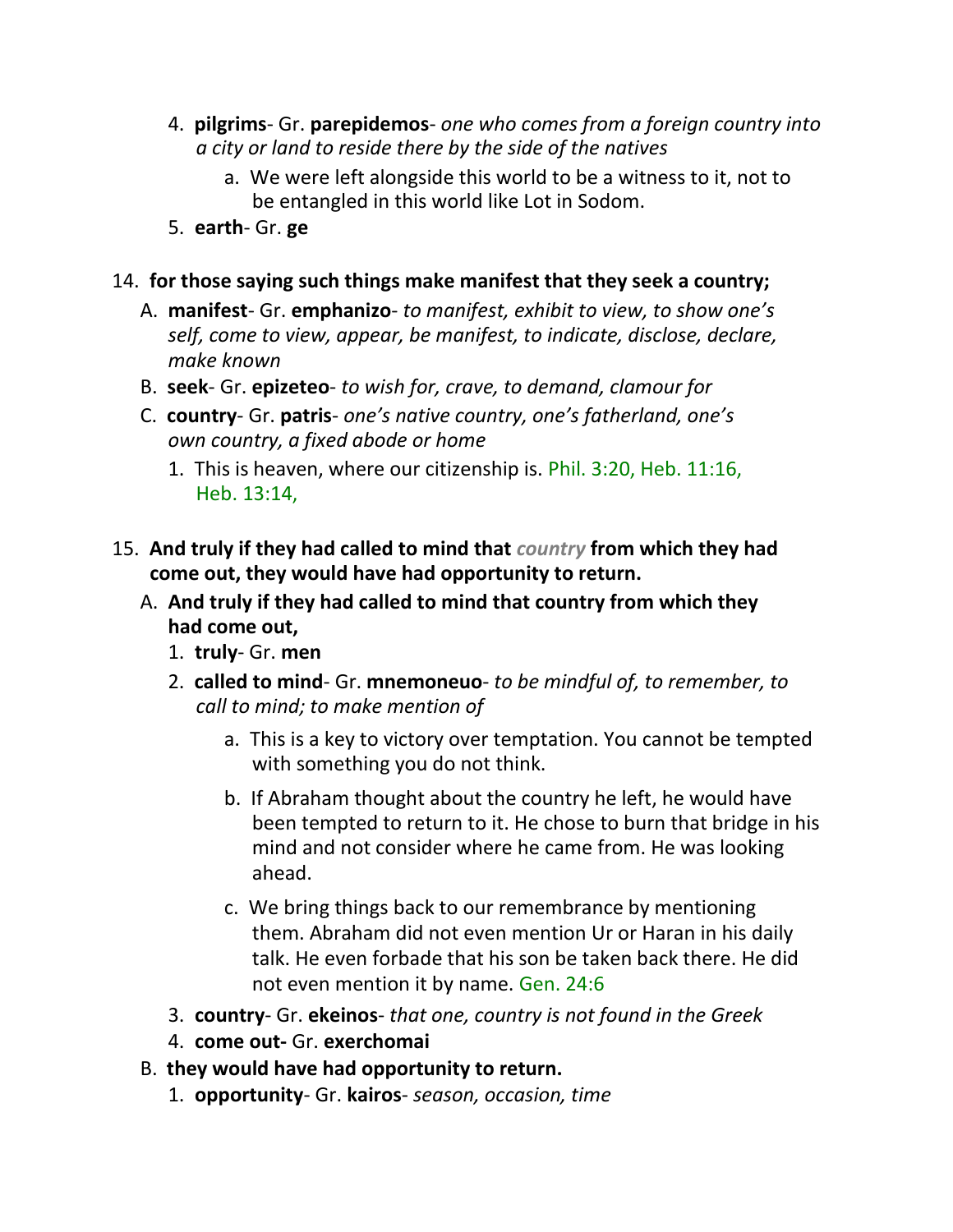- 2. **return** Gr. **anakampto** *to bend back, to turn back*
- 16. **But now they desire a better, that is, a heavenly** *country.* **Therefore God is not ashamed to be called their God, for He has prepared a city for them.**
	- A. **But now they desire a better,**
		- 1. **desire** Gr. **oregomai** *to stretch one's self out in order to touch or to grasp something, to reach after or desire something*
		- 2. **better-** Gr. **kreitton** *more useful, more serviceable, more advantageous, more excellent*
	- B. **that is,**
	- C. **a heavenly country**
		- 1. **heavenly** Gr. **epouranios**
			- a. This is the heavenly Jerusalem- Heb. 12:22
		- 2. **country** *not in Greek*
	- D. **Therefore God is not ashamed to be called their God,**
		- 1. **ashamed** Gr. **epaischunomai**
			- a. God the Father is not ashamed to be called our God.
			- b. Jesus is not ashamed of calling us brethren. Heb. 2:11
			- c. Why are we often ashamed of ourselves? Jesus bore all our shame and sin and made us righteous. God is not ashamed of us, so we should not be!

## E. **for He has prepared a city for them**

- 1. **prepared-** Gr. **hetoimazo** *to make ready, prepare, to make the necessary preparations, get everything ready*
- 2. **city** Gr. **polis**
	- a. The New Jerusalem
- 17. **By faith Abraham, when he was tested, offered up Isaac, and he who had received the promises offered up his only begotten** *son,*
	- A. **By faith Abraham,**
		- 1. **By faith**

a. God told Abraham to offer up Isaac. Abraham did this by faith.

- 2. **Abraham** *father of a multitude*
- B. **when he was tested,**
	- 1. **tested-** Gr. **peirazo** *to test to find a breaking point*
		- a. There are two words for tempt in the NT. The first is peirazo. It is used in relation to the enemy finding a breaking point in us. The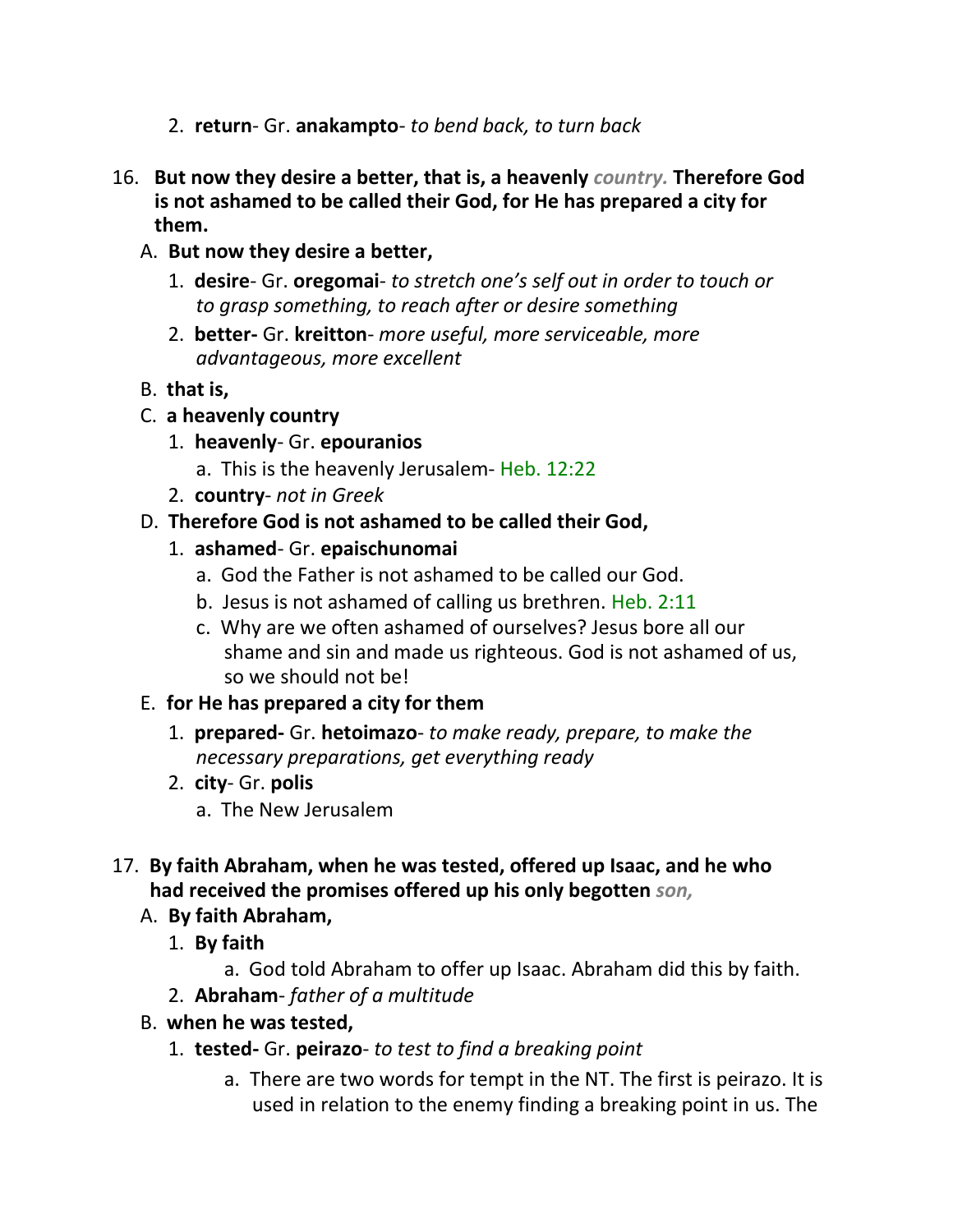other word is dokimazo, which means to test in order to approve. This is used of God testing us.

- b. Since the word peirazo is used here we can confer that the enemy was tempting Abraham not to take Isaac to Moriah and to offer up his son.
- c. Abraham resisted this temptation and took his son immediately. He rose early to complete the task. Gen. 22:3
- d. Abraham was also quick to obey God when he told him to send Ishmael away. Gen. 21:14 In both cases it says Abraham rose early to do what God said.
- e. Are you early to do what God says, or do you lag in your obedience? Do you obey at all? Quick obedience set Abraham apart from others.

## C. **offered up Isaac,**

- 1. **offered** Gr. **prosphero**
- 2. **Isaac** *means laughter*
	- a. Isaac was 17 years old when he was offered on Mt. Moriah. He was old enough to fight Abraham, but he submitted himself in trust to Abraham.
	- b. The offering of Isaac has strong symbolism of Jesus being offered on Calvary- the same mountain as Mt. Moriah. Isaac carried wood on his back to the place of sacrifice. Jesus carried the cross on his back to Calvary. Isaac was to be the sacrifice. Jesus was the sacrifice. Isaac asked where the lamb was for sacrifice. Abraham said the Lord Himself would provide a lamb. A ram that was caught in a thicket stood in for Isaac. However, God provided Himself a lamb, by taking on flesh and dying as the Lamb of God for us. Abraham, Isaac's father, carried the fire for the sacrifice. The fire of God, the Father's judgment, fell on Jesus.

## D. **and he who had received the promises offered up his only begotten son**

- 1. **received** Gr. **anadechomai-** *to take up, take upon's self, undertake, assume, to receive, entertain anyone hospitably*
- 2. **promises** Gr. **epaggleia** *pronouncement of good*
	- a. Abraham had received a promise that through Isaac, his seed would be called. Gen. 21:12 This could not happen if he died before he had any children.
	- b. Abraham knew that God could not break His promises. He promised that through Isaac, his seed would be called, and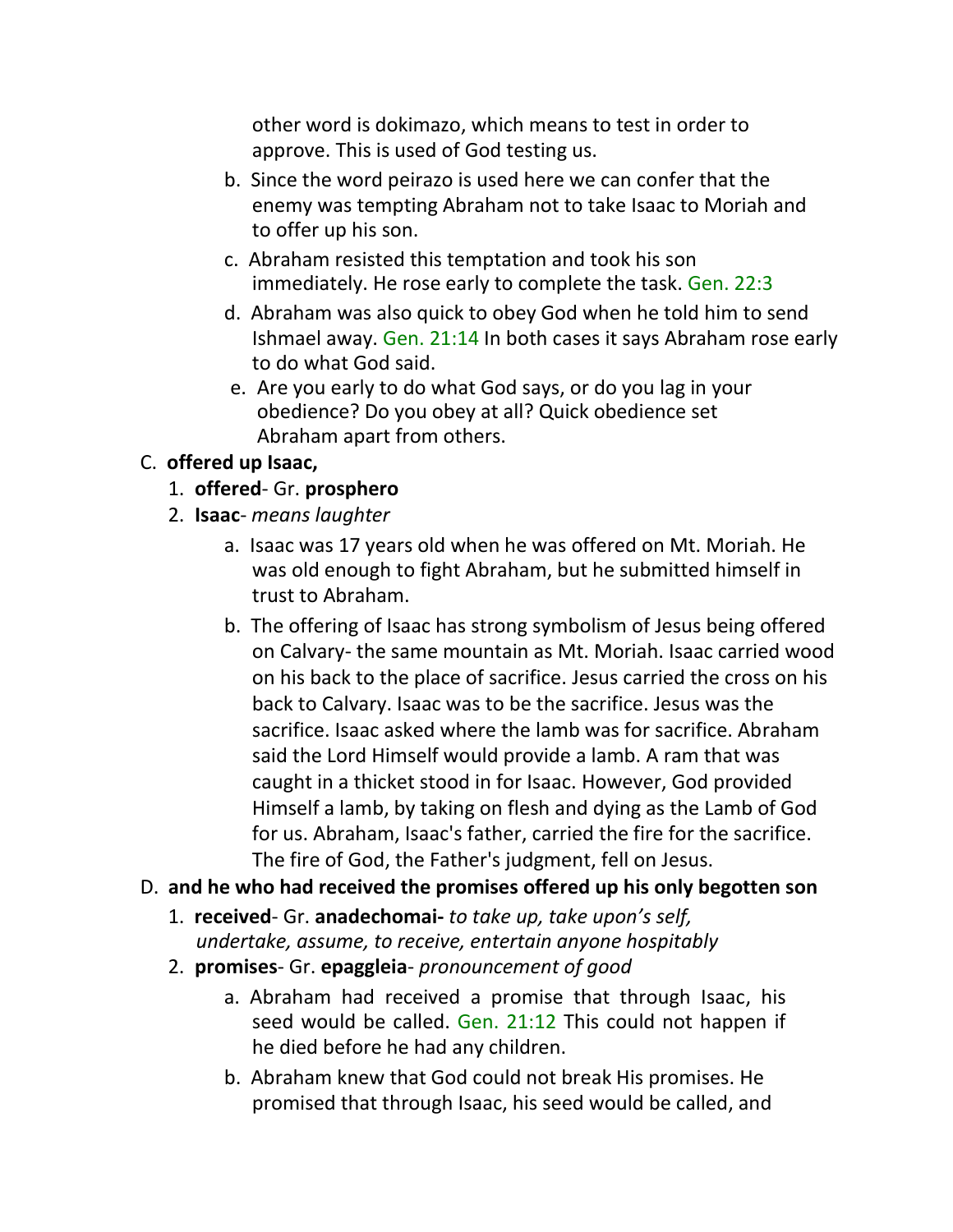that through His seed the whole world would be blessed. God promised him to multiply his seed as the stars of heaven. That means Isaac would have children. That meant that God would have to raise Isaac up from the dead. This was Abraham's thinking. We learn this in this chapter. Heb. 11:19

- 3. **offered** Gr. **prosphero**
- 4. **only begotten** Gr. **monogenes** *single of its kind, only, unique*
	- a. God had no intention that Isaac be killed on Mt. Moriah. His call for Abraham to take Isaac to Mt. Moriah was to show in a picture form what God would do later with his own only begotten Son on that same mountain. God so loved the world that He gave His only begotten Son, that whosever believes in Him shall not perish but have everlasting life. John 3:16 What God did not make Abraham follow through on, God the Father at Calvary. God offered up His only begotten Son, the son He loved, for us. How great is His love for us!
	- b. It is interesting to note here that Isaac is called Abraham's only begotten son. We know that he previously fathered Ishmael. However, Isaac is called, his only begotten son. This term only begotten means, one of its kind or unique. Isaac was one of a kind in that he was the son of promise and not a son of the flesh as Ishmael was. Isaac's birth was unique in that it was done by the miracle power of God and not by the will or ability of the flesh.
- 5. **son** *Not in Greek*

## 18. **of whom it was said, "IN ISAAC YOUR SEED SHALL BE CALLED,"**

## A. **of whom it was said,**

- 1. Gen. 21:12
- B. **In Isaac your seed shall be called**
	- 1. **seed** Gr. **sperma**
		- a. Isaac was the immediate fulfillment of God's promise to give Abraham a seed, by which the world would be blessed, but the ultimate and complete fulfillment of that promise is found in Jesus, the Seed of Abraham. Gal. 3:16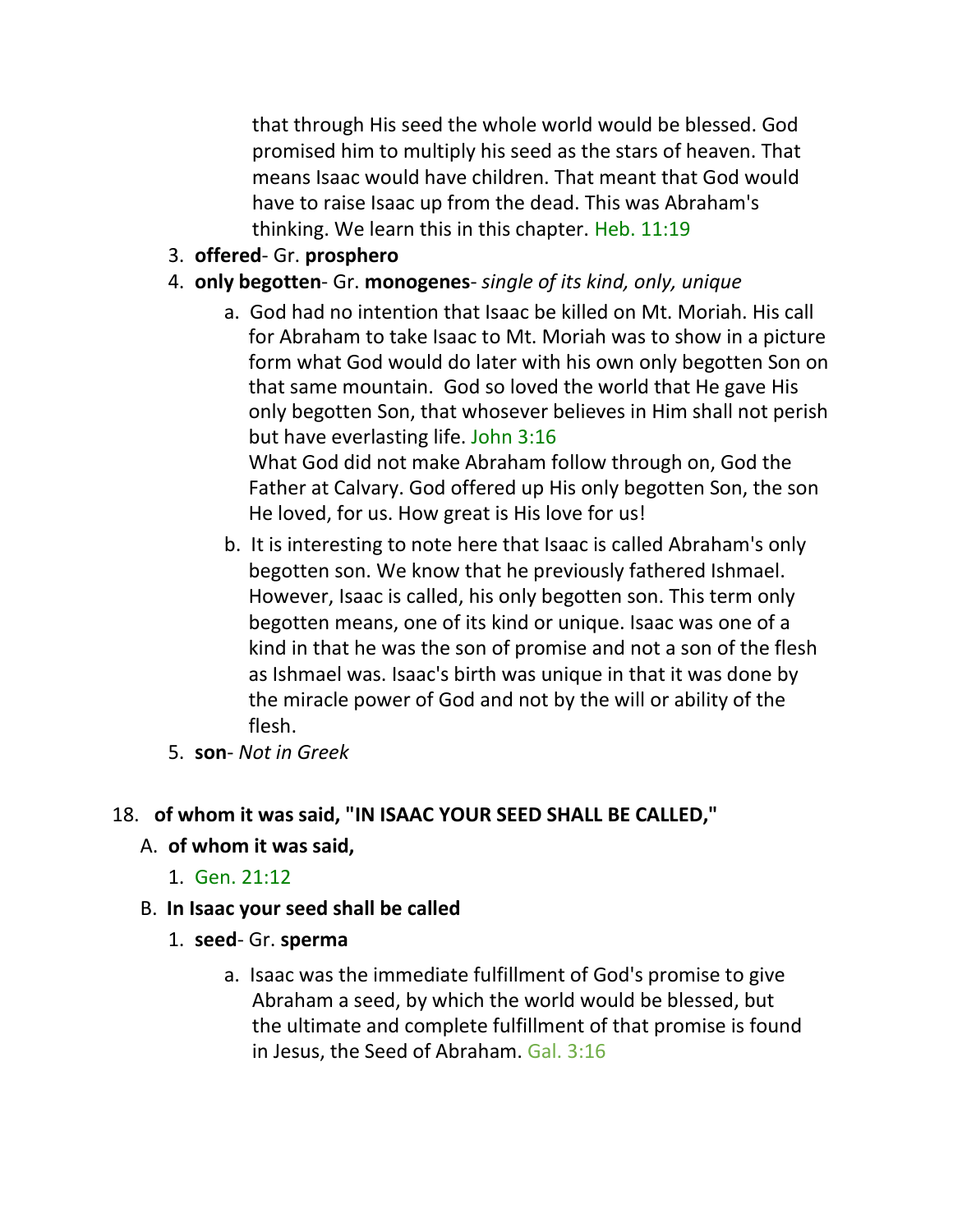- b. We who have accepted Christ are in Him. Christ is the seed of Abraham. By the virtue of us being in Him, we also are the seed of Abraham and heirs according to the same promise! Gal. 3:29
- 19. **concluding that God** *was* **able to raise** *him* **up, even from the dead, from which he also received him in a figurative sense.**
	- A. **concluding that God was able to raise him up,**
		- 1. **concluding** Gr. **logizomai-** *to reckon, count, compute, calculate, count over, to take into account, to make an account of, to reckon inward, count up or weigh the reasons, to deliberate, to consider, take into account, weigh, meditate on to suppose, deem, judge, to determine, purpose, decide*
		- 2. **able-** Gr. **dunatos**
		- 3. **raise** Gr. **egeiro**
			- a. Jesus was raised from the dead.
			- b. Abraham believed fully that God would raise up Isaac from the dead in order to fulfill His promise. He showed this faith but telling those that travelled with him to Mt. Moriah to wait at the base of the mountain and that he [Abraham] and Isaac would return. Gen. 22:5 That is faith!

## B. **even from the dead,**

- 1. **dead** Gr. **nekros** *physical death*
	- a. There are two Greek words for death- **nekros** and **thantos**. Nekros speaks of physical death. Thanatos deals with the state of death or the results of death.
- C. **from which he also received him in a figurative sense.**
	- 1. **received** Gr. **kolumbao-** *to care for, take care of, provide for, to take up or carry away in order to care for and preserve, to receive, obtain: the promised blessing to receive what was previously one's own, to get back, receive back, recover*
	- 2. **figurative sense** Gr. **parabole** *a placing of one thing by the side of another, metaphorically, a comparing, comparison of one thing with another, likeness, similitude, an example by which a doctrine or precept is illustrated, a parable: an earthly story with a heavenly meaning*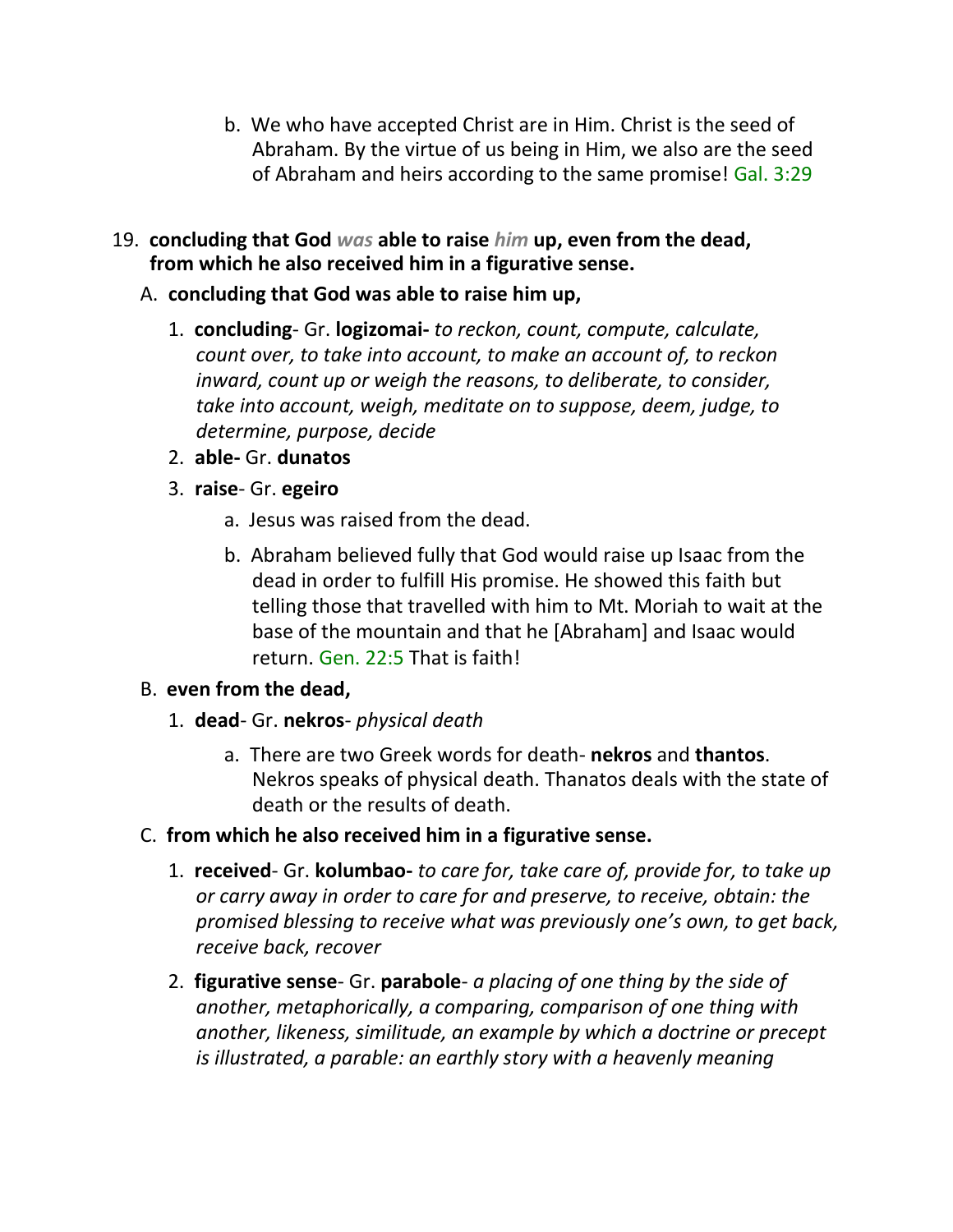a. Again, the whole purpose of Abraham taking Isaac to Mt. Moriah was to give forth, in a parable form, of what God the Father would do with Jesus on that same mountain years later. The story of Abraham and Isaac on Mt. Moriah was a parable of God the Father and Jesus!

## 20. **By faith Isaac blessed Jacob and Esau concerning things to come.**

## A. **By faith**

- 1. Obviously, Isaac heard from the Spirit of God what to say over his children.
- B. **blessed** Gr. **eulogeo-** *to speak good of*
- C. **Jacob** *means supplanter*
	- 1. Jacob was not a godly person in the natural when he was blessed by God through Isaac.
	- 2. We are not blessed because we deserve it; we are blessed by God's grace!
- D. **Esau** *means hairy or one who acts*
	- 1. Esau was very hairy. Isaac was fooled into thinking he was touching Esau when he touched a goat's skin!
	- 2. Esau can also mean one who acts. This speaks of the energy of the flesh. Esau was a man of action and natural strength. However, he was not a man of faith like Jacob was. We are blessed through faith, not by our own works.
	- 3. Jacob received the firstborn blessing. Esau begged for a blessing and finally a blessing was given to him as well, but a lesser blessing.

# E. **concerning things to come**

- 1. Jacob was blessed with prosperity and rulership. Gen. 27:27-29
- 2. Esau was only blessed with prosperity but also with subservience and strife. Gen. 27:39-40 His prosperity would be attached with sorrow. God's will is that we be blessed with no sorrow attached with it. Prov. 10:22
- 21. **By faith Jacob, when he was dying, blessed each of the sons of Joseph, and worshiped,** *leaning* **on the top of his staff.**
	- A. **By faith Jacob,**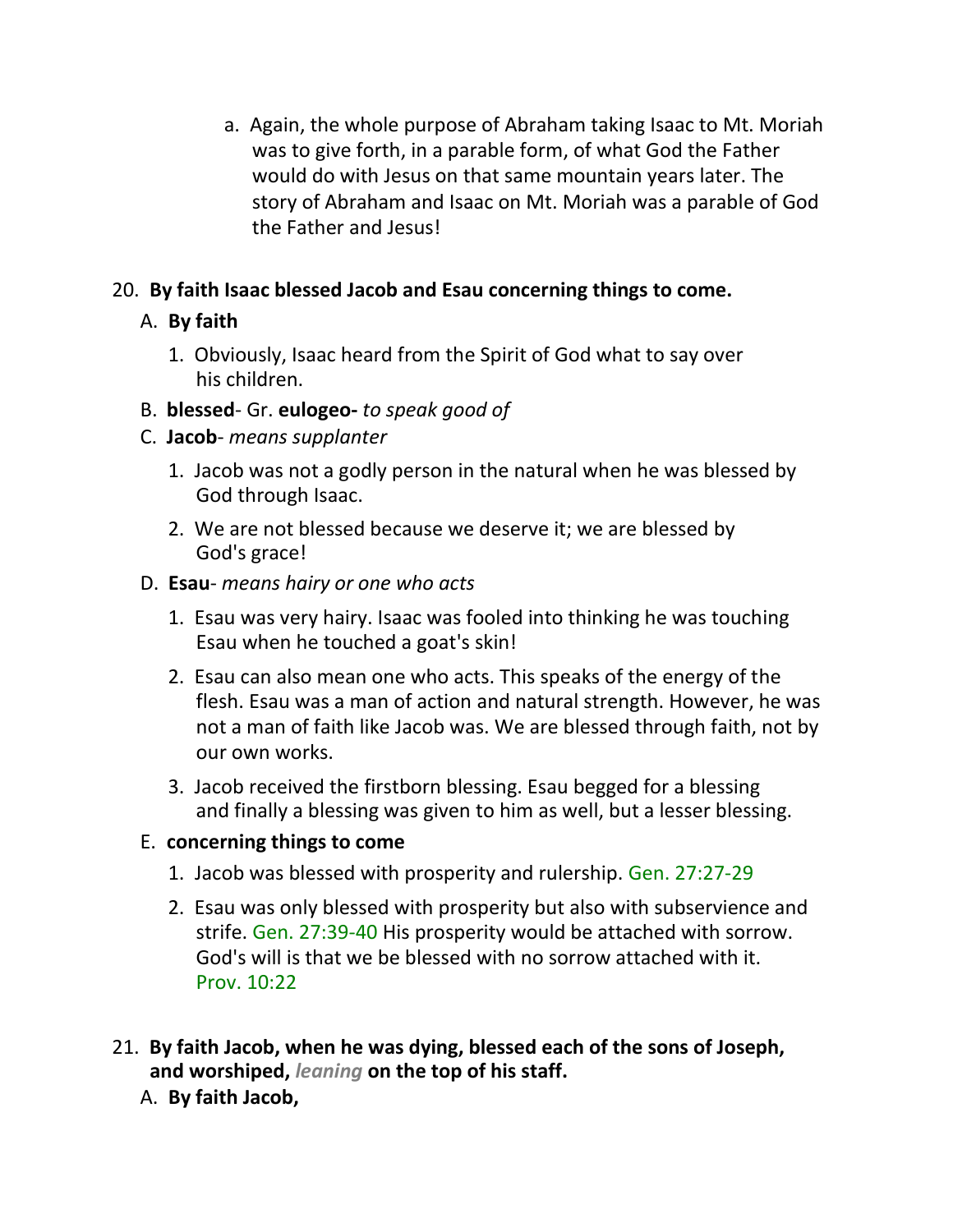- 1. **By faith**
	- a. Like his father Isaac, Jacob must have heard from the Spirit of God. He blessed his sons by faith. Faith comes by hearing God.

# B. **when he was dying,**

- 1. **dying** Gr. **apothenesko** *dying off*
- C. **blessed each of the sons of Joseph**,
	- 1. **blessed-** Gr. **eulogeo** *to speak well of*
	- 2. **each** Gr. **hekastos**
	- 3. **Joseph** means *God adds or increased*
		- a. Jacob also spoke prophetically of the rest of his sons, but he did not speak well of them all! Reuben, Simeon, and Levi were not blessed by good words. Negative things were said of them. Gen. 49:4-7

# D. **and worshiped,**

1. **worshiped-** Gr. **proskuneo**- *to kiss the hand to (towards) one, in token of reverence; among the Orientals, especially the Persians, to fall upon the knees and touch the ground with the forehead as an expression of profound reverence*

# E. **leaning on the top of his staff.**

- 1. **leaning** Gr. **epi** *upon*
- 2. **top-** Gr. **akron** *extremity*
- 3. **staff** Gr. **rhabdos** *staff or stick*
	- a. This is from the Septuagint translation. The Hebrew stays at the head of the bed. This can mean the head of his staff however.
	- b. It appears that Jacob sat up from his bed and leaned on his staff while he sat on the side of his bed. He worshipped the Lord and then prophesied over Joseph's sons. He then lay back in bed and died.

# 22. **By faith Joseph, when he was dying, made mention of the departure of the children of Israel, and gave instructions concerning his bones.**

# A. **By faith Joseph,**

- 1. **By faith**
	- a. Joseph had heard of the word spoken to Abraham that Israel would be slaves for 400 years but would come out into the promise land afterwards. Joseph believed this word and made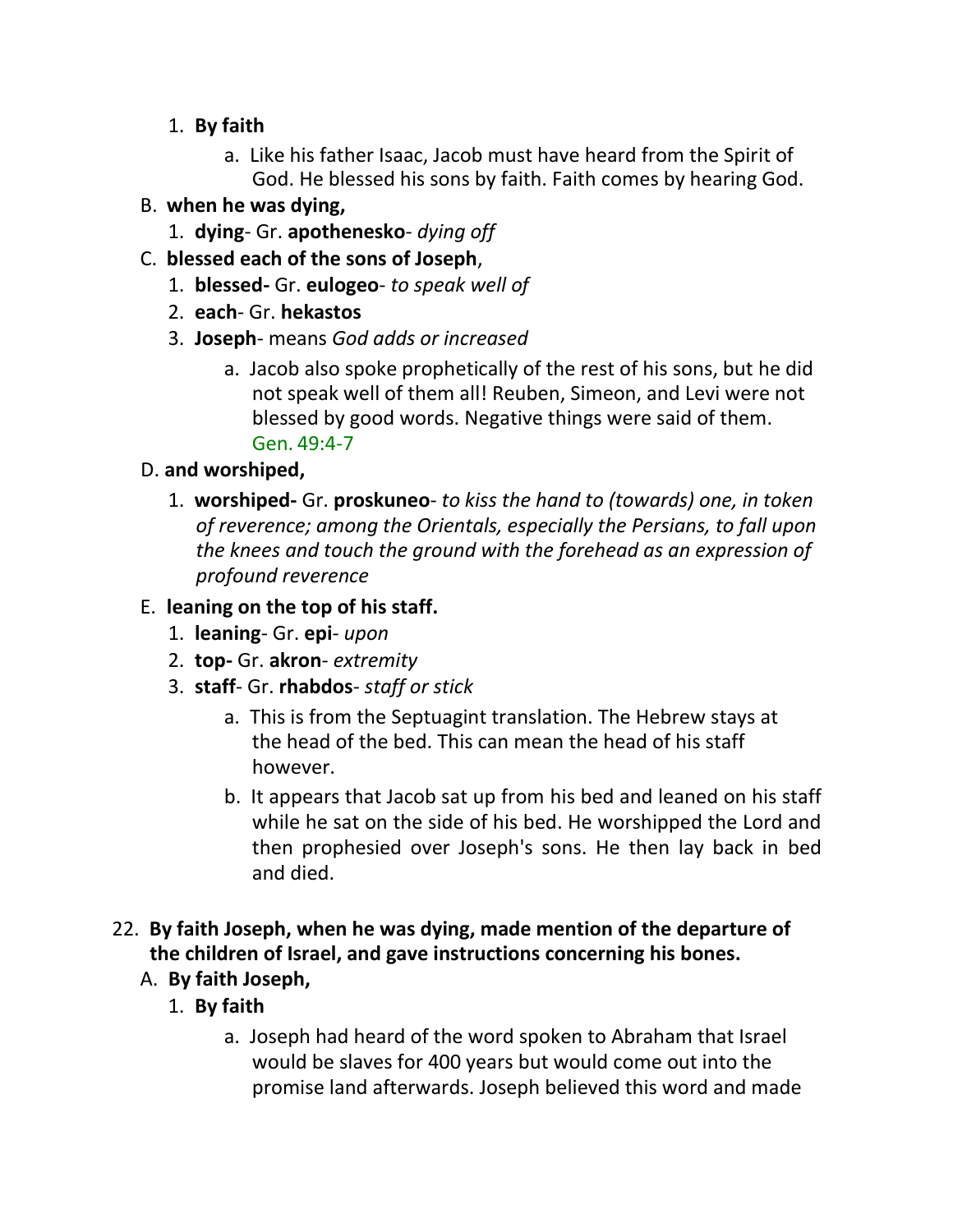provision to be taken to the Promised Land when Israel departed from Egypt.

- B. **when he was dying,**
	- 1. **dying** Gr. **teleutao** *to finish, bring to an end, close, to have an end or close, come to an end- death.*
- C. **made mention of the departure of the children of Israel,**
	- 1. **made mention** Gr. **mnemoneuo** *to remind, this is in the present tense-he repeated, reminded them over and over!*
	- 2. **departure** Gr. **exodos** *to make a path out, make an exodus*
	- 3. **children** Gr. **uios** *mature sons*
	- 4. **Israel** *means a prince with God, one who prevails with God*
- D. **and gave instructions concerning his bones.**
	- 1. **instructions** Gr. **entellomai** *to order, command to be done, enjoin*
	- 2. **bones** Gr. **osteon**
		- a. When the Israelites made an exodus out of Egypt, Joseph's bones went with them. Ex. 13:19 The bones were buried with his Father Abraham in the Promised Land. This was at Shechem. Josh. 24:32
- 23. **By faith Moses, when he was born, was hidden three months by his parents, because they saw** *he was* **a beautiful child; and they were not afraid of the king's command.**
	- A. **By faith Moses,**
		- 1. **By faith**
			- a. This was the faith of Moses' parents, not Moses' faith.
		- 2. **Moses** *means brought forth or drawn from the water*
	- B. **when he was born,**
		- 1. **born-** Gr. **gennao**
	- C. **was hidden three months by his parents,**
		- 1. **hidden** Gr. **krupto** *concealed*
		- 2. **three months** Gr. **trimenon**
			- a. The number three is the number of redemption. It is the calling card of Jesus. This three months in which Moses was hidden from sight correspond to the three days Jesus was hidden in the tomb away from sight.
			- b. Moses was brought out into sight when he was brought forth from the river Nile. The next time Jesus was seen after he died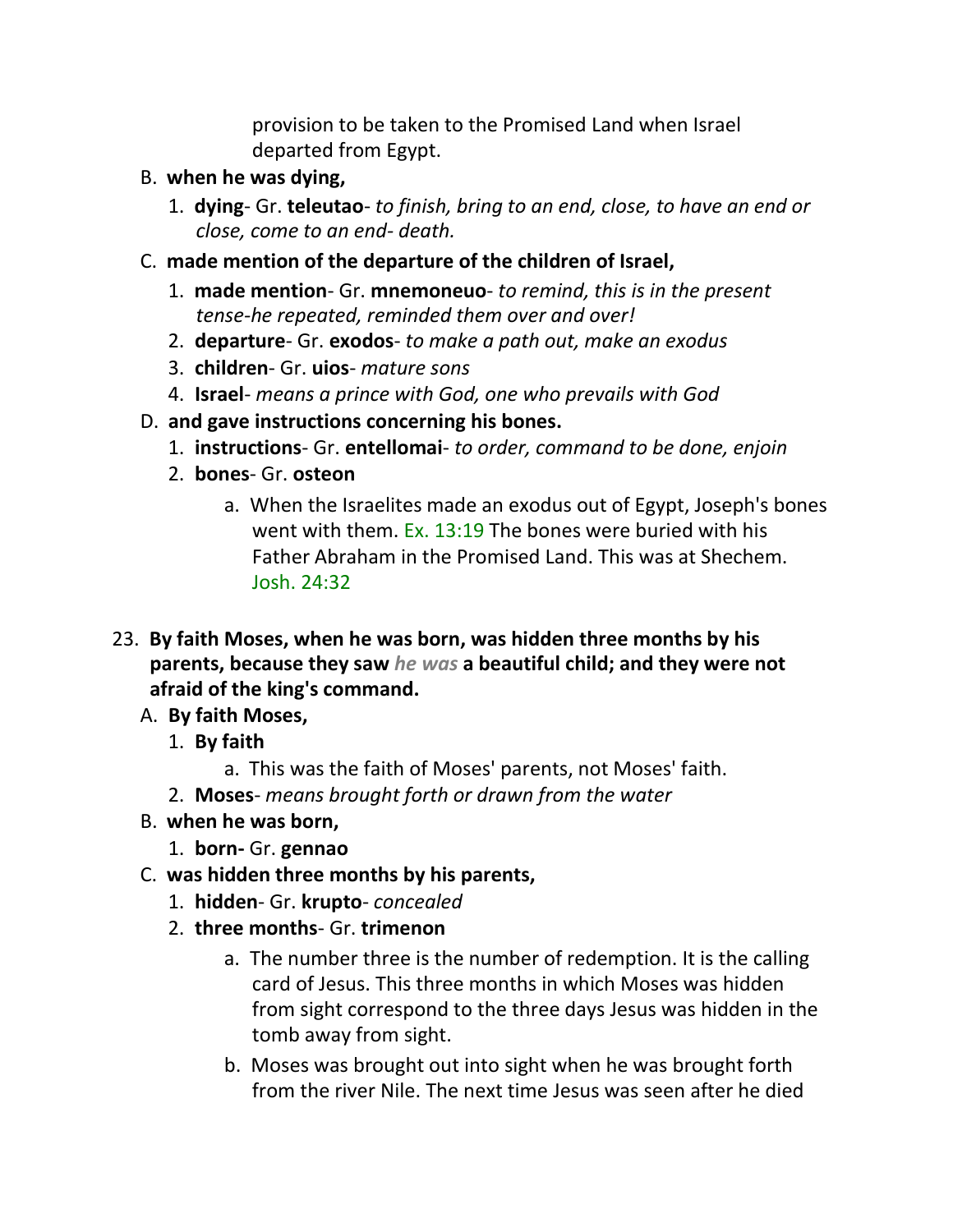was when he was brought forth from the grave. The Nile means dark. Moses was brought forth from the dark just as Jesus was, on His day of resurrection!

3. **parents**- Gr. **pater-** *this was a plural used of parents.*

## D. **because they saw he was a beautiful child**

- 1. **saw** Gr. **eido** *to perceive by sight*
- 2. **beautiful** Gr. **asteios** *elegant (of body), comely, fair of outward appearance, pretty, graceful*
- 3. **child** Gr. **paidion** *a child that has been weaned*
- E. **and they were not afraid of the king's command.**
	- 1. **afraid-** Gr. **phobeo**
	- 2. **king's-** Gr. **basileus**
		- a. This is Pharaoh
	- 3. **command-** Gr. **diatagma** *an injunction, mandate*
		- a. This was the command to cast all male Jewish children into the river Nile. Ex. 1:22

## 24. **By faith Moses, when he became of age, refused to be called the son of Pharaoh's daughter,**

# A. **By faith Moses,**

- 1. **By faith**
	- a. Here we see that Moses, by faith, refused to be called the son of Pharaoh's daughter. He must have acted upon divine revelation of who he was. He could not have done this by faith.
- B. **when he became of age,**
	- 1. **became of age** Gr. **ginomai megas** *became large or big*
- C. **refused to be called the son of Pharaoh's daughter**
	- 1. **refused** Gr. **arneomai-** *to deny, not to accept, to reject, to refuse something offered, to contradict*
		- a. There was a point in time when Moses would contradict those who called him the son of Pharaoh's daughter. He would deny that and tell them of his true origin. I am sure this was not very pleasing to the Pharaoh's daughter!
		- b. When we are mature sons of God, we will contradict the world and say, we are not a child of this world, but we are a child of God.
	- 2. **son** Gr. **uios** *mature son*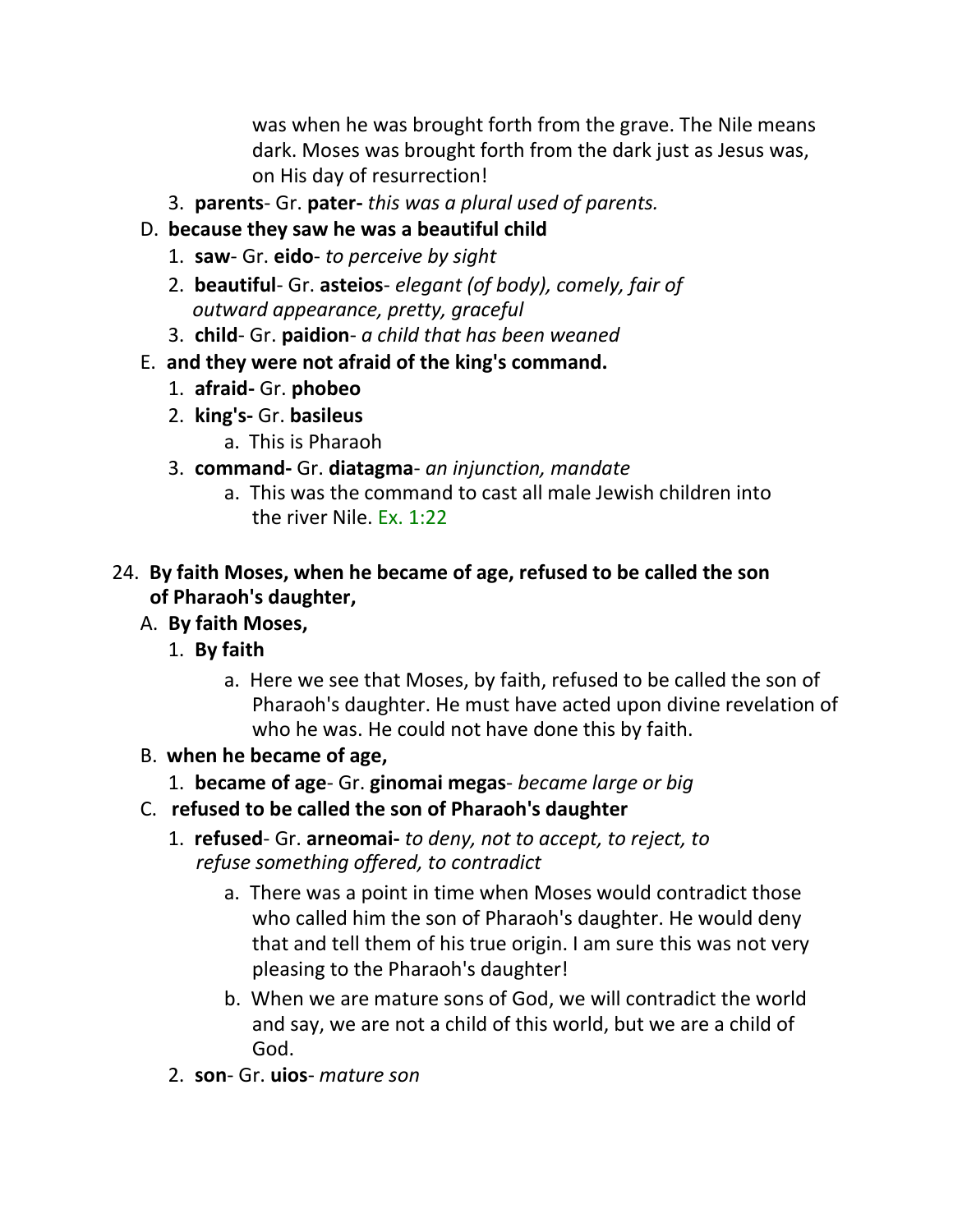- 3. **Pharaoh** means *the great house of Ra- the sun god*
- 4. **daughter** Gr. **thugater** *a daughter*
- 25. **choosing rather to suffer affliction with the people of God than to enjoy the passing pleasures of sin,**
	- A. **choosing** Gr. **aihreomai** *to choose for oneself*
	- B. **suffer affliction-** Gr. **sugkakoucheo** *to treat ill with another, to be illtreated in company with, share persecutions or come into a fellowship of ills*
	- C. **people of God** Gr. **laos theos**
	- D. **enjoy the pleasures** Gr. **echo apolausis** *to have or hold onto the full pleasure of; advantage got from a thing, fruition*
	- E. **passing** Gr. **proskairos** *for a season, enduring only for a while, temporary*
		- 1. The pleasure from sin is but temporary and then the sting, sorrow, and pain will come which outweighs the pleasure.
	- G. **sin** Gr. **hamartia** *to miss the mark and fail to gain the prize*
		- 1. The benefits that we derive from sin are but fleeting. Job 20:5, Isa 21:4, Isa 47:8-9; Luk 12:19-20 We will lose out on God's prize in the end. This prize we would have received if we would have trusted Him instead.
		- 2. There are eternal pleasures at God's right hand **forever more** for His children who trust Him! Ps. 16:11
- 26. **esteeming the reproach of Christ greater riches than the treasures in Egypt; for he looked to the reward.**
	- A. **esteeming the reproach of Christ greater riches than the treasures in Egypt;**
		- 1. **esteeming** Gr. **hegeomai**
		- 2. **reproach-** Gr. **oneidismos**
		- 3. **of Christ-** *means anointed one; Messiah*
			- a. A Christian is not really reproached for themselves. They are reproached for Christ sake. This will be richly rewarded by the Lord.
		- 4. **riches** Gr. **ploutos-** *wealth*
		- 5. **treasures** Gr. **thesauros**
		- 6. **Egypt** *means land of trouble, anguish, double pressure*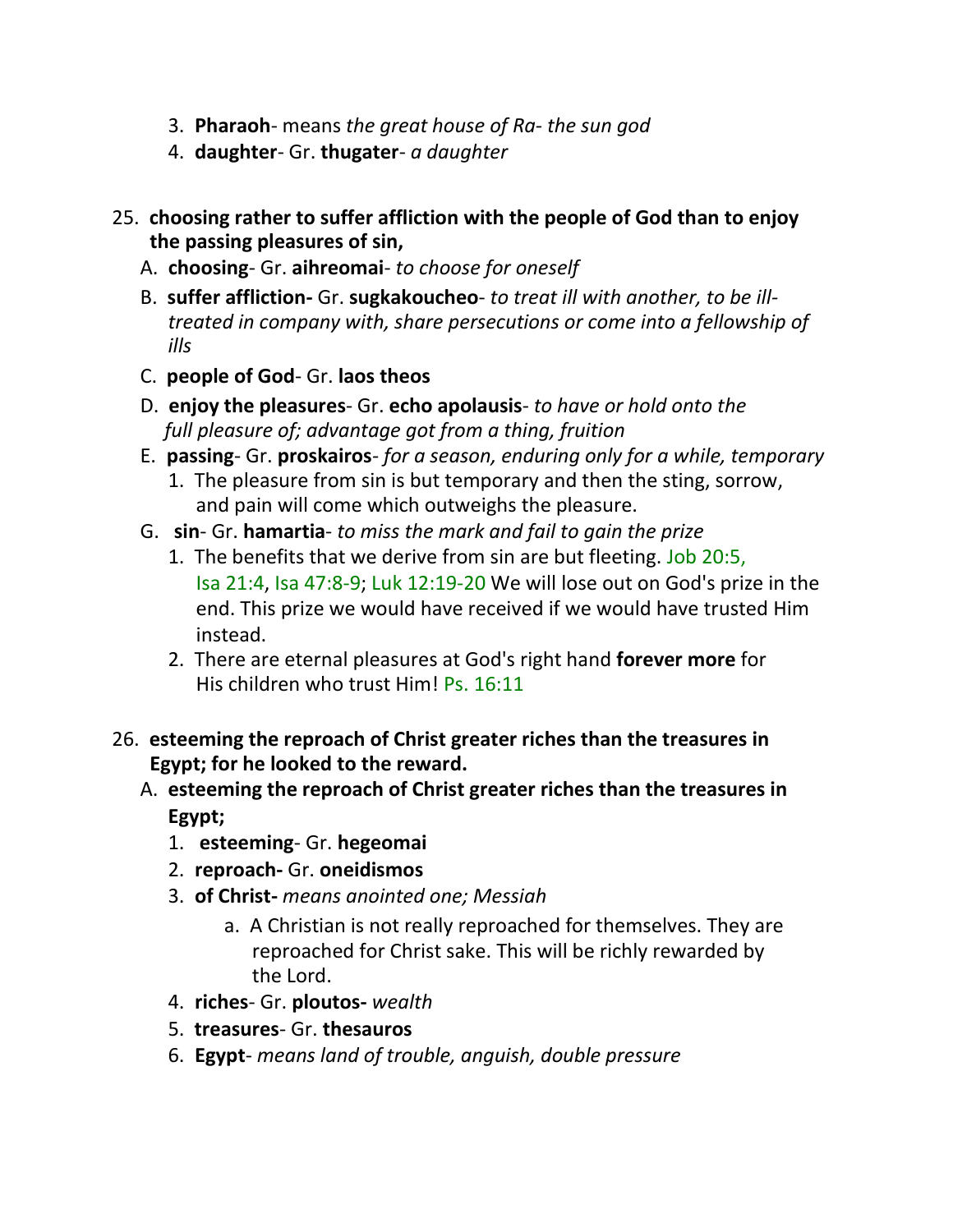- a. Egypt is a type of the world. Jesus said in the world you will have troubles, anguish, pressure, but be of good cheer, I have overcome the world! John 16:33
- b. When we walk by faith, we will encounter pressure from the world. However, the pressures we face in this life cannot compare to the glory that will be revealed to and in us. Rom 8:18 The pressures of this life work for us a far greater weight of glory! 2 Cor. 4:17

## B. **for he looked to the reward**

- 1. **looked** Gr. **apoblepo** *to look away from something to look at something else*
	- a. Moses looked away from what the world could give him, to what God would give him.
- 2. **reward** Gr. **misthapodosia**

### 27. **By faith he forsook Egypt, not fearing the wrath of the king; for he endured as seeing Him who is invisible.**

## A. **By faith he forsook Egypt,**

- 1. **By faith**
	- a. Moses heard God's call in his heart to forsake Egypt and be the deliverer for His people. Moses made the mistake of doing it in his own strength, in his own way, and in his own timing.
- 2. **forsook** Gr. **kataleipo** *to leave behind, to forsake, leave to one's self a person or thing by ceasing to care for it, to abandon, leave in the lurch*

## B. **not fearing the wrath of the king,**

- 1. **fearing** Gr. **phobeo**
	- a. Just like his parents he was not afraid of the king. It is a blessing to come from a godly heritage and it is wonderful to see children walk in the same faith and character. The short time Moses's mother spent with him, laid a foundation for his life later. Her words and prayers over him had a greater impact than all the training and education of Egypt. Parents, your words and prayers have a greater impact than the impact of the world. Speak and pray over your child, the Word of God!
- 2. **wrath-** Gr. **thumos-** *surge of anger*
- 3. **king** Gr. **basileus**
	- a. This was Pharaoh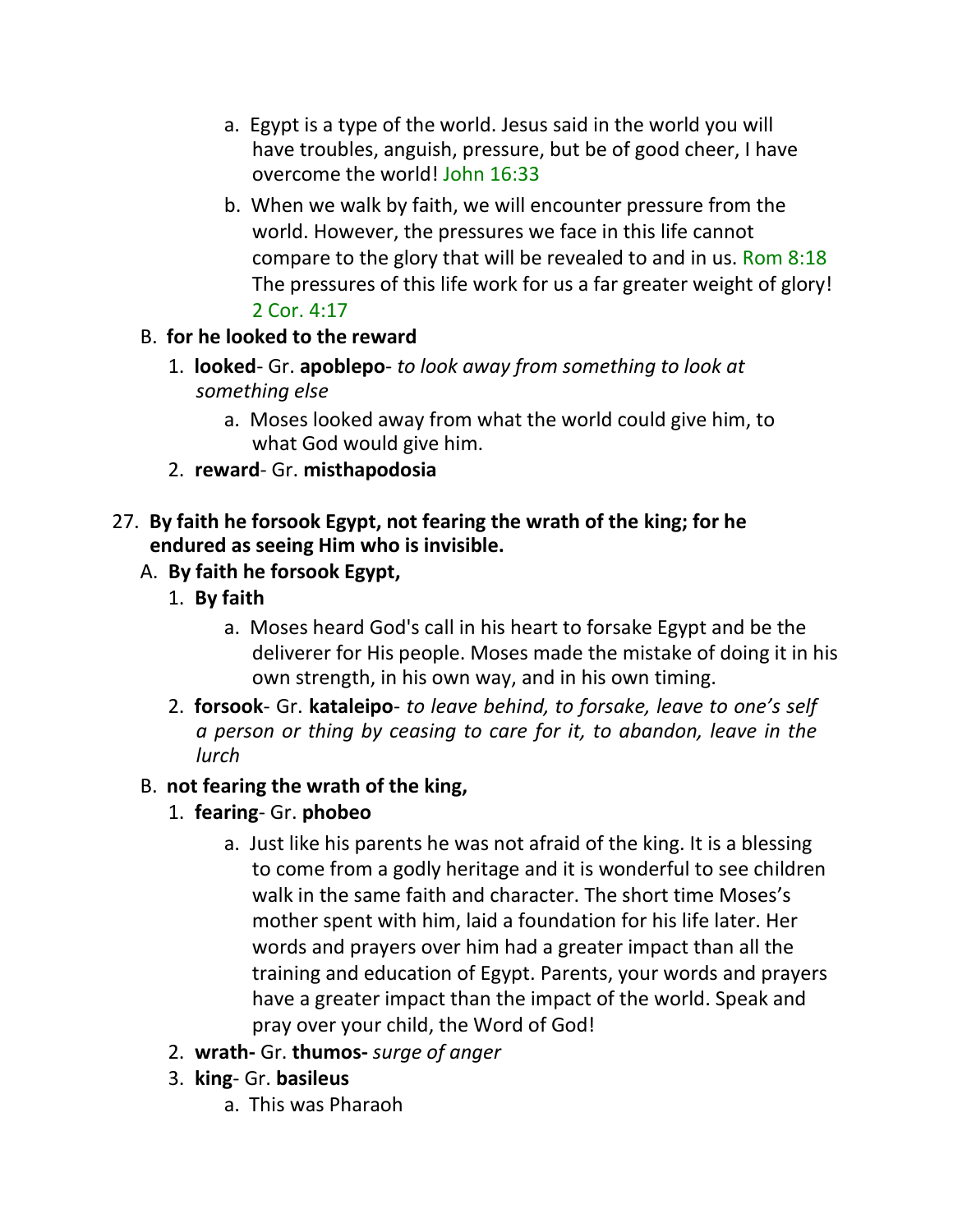- C. **for he endured as seeing Him who is invisible**
	- 1. **endured** Gr. **kartereo** *to be steadfast, to hold up against a thing*
	- 2. **seeing** Gr. **horao**
	- 3. **invisible** Gr. **aoratos** *what can't be seen*
		- a. This means Moses saw with the eyes of his heart what no natural eye could see. Eph. 1:18
		- b. The way we endure the things that we do see, is to see Him who is invisible. We do this through the eye of faith.

### 28. **By faith he kept the Passover and the sprinkling of blood, lest he who destroyed the firstborn should touch them.**

- A. **By faith he kept the Passover and the sprinkling of blood,**
	- 1. **By faith**
		- a. Moses instituted the Passover observance upon God's direction. He did it by faith.
	- 2. **kept** Gr. **poieo** *to make or do*
	- 3. **Passover** Gr. **pascha** *the paschal sacrifice (which was accustomed to be offered for the people's deliverance of old from Egypt, the paschal lamb, the paschal supper*
		- a. The Passover is a parable of Jesus. Jesus is our Passover Lamb. 1 Cor. 5:7 He was slain for us and if we apply His blood by faith [seen in the hyssop applying the blood on the doorposts] then the destroyer passes over us and cannot harm us.
	- 4. **sprinkling** Gr. **proschusis** *a pouring or sprinkling upon, affusion*
		- a. Jesus' blood was sprinkled on us. Heb. 12:24, 1 Peter 1:2 By His blood we are justified.
	- 5. **blood** Gr. **aima**
		- a. God commanded each family to take a lamb and examine it from the 10th of the month to the 14th of the month. They were then commanded to kill the lamb and put the blood of the lamb on the doorposts of their houses. It took faith to do this. Some tried to rationalize this command and did not do it suffered death of the firstborn.
- B. **lest he who destroyed the firstborn should touch them.**
	- 1. **destroyed** Gr. **olothreuo** *to spoil, that is, slay, to destroy*
	- 2. **firstborn** Gr. **prototokos**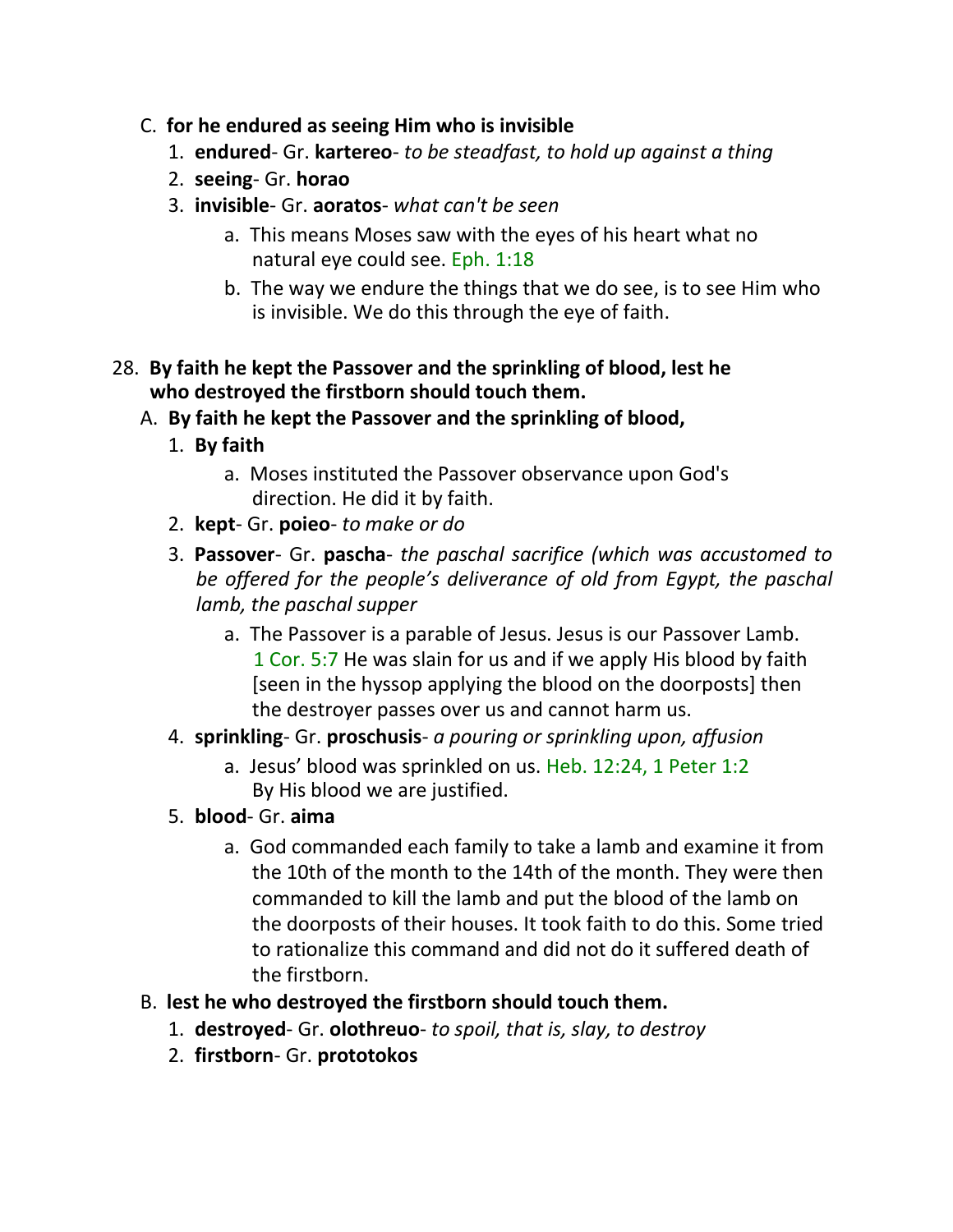- a. Jesus, the firstborn of God, was injured and killed for us. We are saved from destruction through Him!
- 3. **touch** Gr. **thiggano-** *to do violence to, injury, to injure*
- 29. **By faith they passed through the Red Sea as by dry** *land***, which the Egyptians attempting to do were drowned.**
	- A. **By faith they passed through the Red Sea as by dry land,**
		- 1. **By faith**
			- a. The Israelites passed through the Red Sea at God's command. They did it by faith. The Egyptians that attempted this, did so without a command from God and died because of it!
		- 2. **passed** Gr. **diabaino** *to walk through*
		- 3. **Red Sea** means.. wait for it....*Red sea!*
		- 4. **dry** Gr. **xeros** *arid, scorched*
			- a. When God dries something, it is dry! It was arid and scorched. There was no trace of mud.
		- 5. **land** *not in the Greek*
	- B. **which the Egyptians attempting to do were drowned.**
		- 1. **Egyptians**
			- a. This is a type of those in the world that are not saved, those who are in unbelief.
		- 2. **attempting** Gr. **peira**
			- a. Passing through the Red Sea is symbolic of salvation. It is being delivered from the world and coming into God's Promised Land of salvation. The Israelites came through the Red Sea and were saved by faith. However, when the Egyptians tried to do this, they did not do this in faith and perished. So it is with the world that tries to gain salvation without faith in Jesus as their Passover Lamb. They will perish in the attempt! God opened up a way for those that were ransomed by the blood to be saved. Is. 51:10
			- b. Universalism teaches that we are all saved apart from faith. Here we see that if you attempt to be saved without faith you will perish!
		- 3. **drowned** Gr. **katapino** *to swallow up*

## 30. **By faith the walls of Jericho fell down after they were encircled for seven days.**

A. **By faith**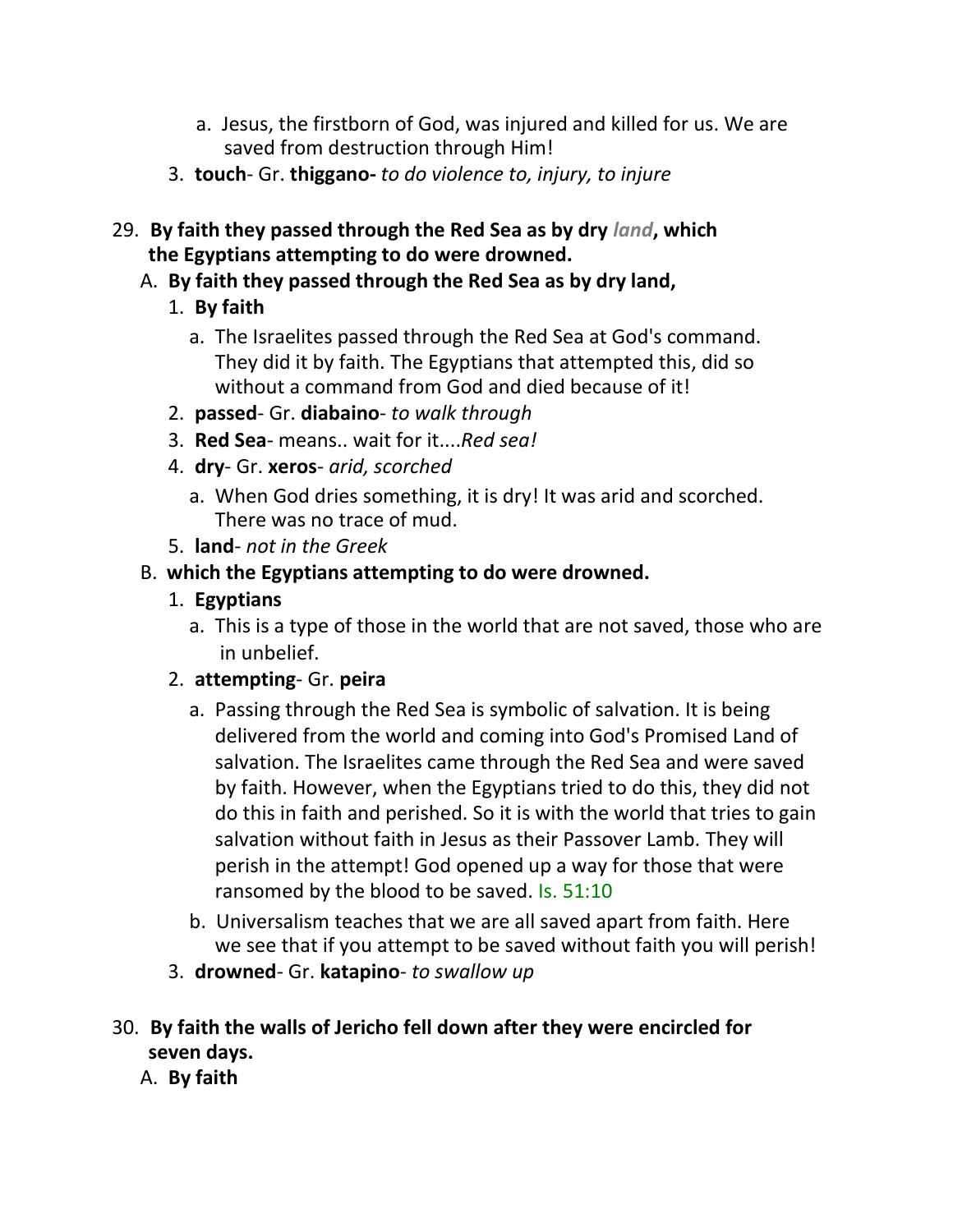1. God instructed Israel to do this. Joshua did not come up with it of the top of his brain. To man, this seems like a strange thing to do. Faith comes by hearing God. Sometimes God will tell us to do something that we cannot figure out. It is not for you to figure out what God tells you to do. Just do it! That is how you will experience NIKE- which means victory!

## B. **walls**- Gr. **teicho**

- C. **Jericho** means *place of fragrance*
	- 1. Obedience in midst of not understanding why or in the face of danger, if it does not work out, is the place of fragrance with God. Your faith in times like this is a sweet-smelling fragrance!

## D. **fell down**- Gr. **pipto**

- 1. Archeology of the Jericho sight shows that the walls come straight down into the earth, instead of falling outward or inward.
- E. **encircled** Gr. **kukloo** *to go around, lead around, to surround, encircle, encompass*

# F. **seven days**- Gr. **hepta hemera**

- 1. Seven speaks of completion. It was not until Israel fully carried out what God said to do that the walls fell. If they had circled Jericho six times and shouted, nothing would have happened. The people of  $\overline{0}$  Jericho would have looked at them and laughed.
	- 2. If we fully carry out what God says for us to do, we will see our breakthrough. If you have not seen your breakthrough, check up to see if you have done all of what God has said for you to do in your situation. We have a part to play in our miracle. If Israel just sat around waiting for the walls of Jericho to fall they never would have. They did what they were told to do. It was something they could do. They could walk around. They could shout. God did what they could not do, which make the walls fall down! Do what you can do that God has told you to do, and God will do what you cannot do.

## 31. **By faith the harlot Rahab did not perish with those who did not believe, when she had received the spies with peace.**

A. **By faith the harlot Rahab did not perish with those who did not believe,** 1. **By faith**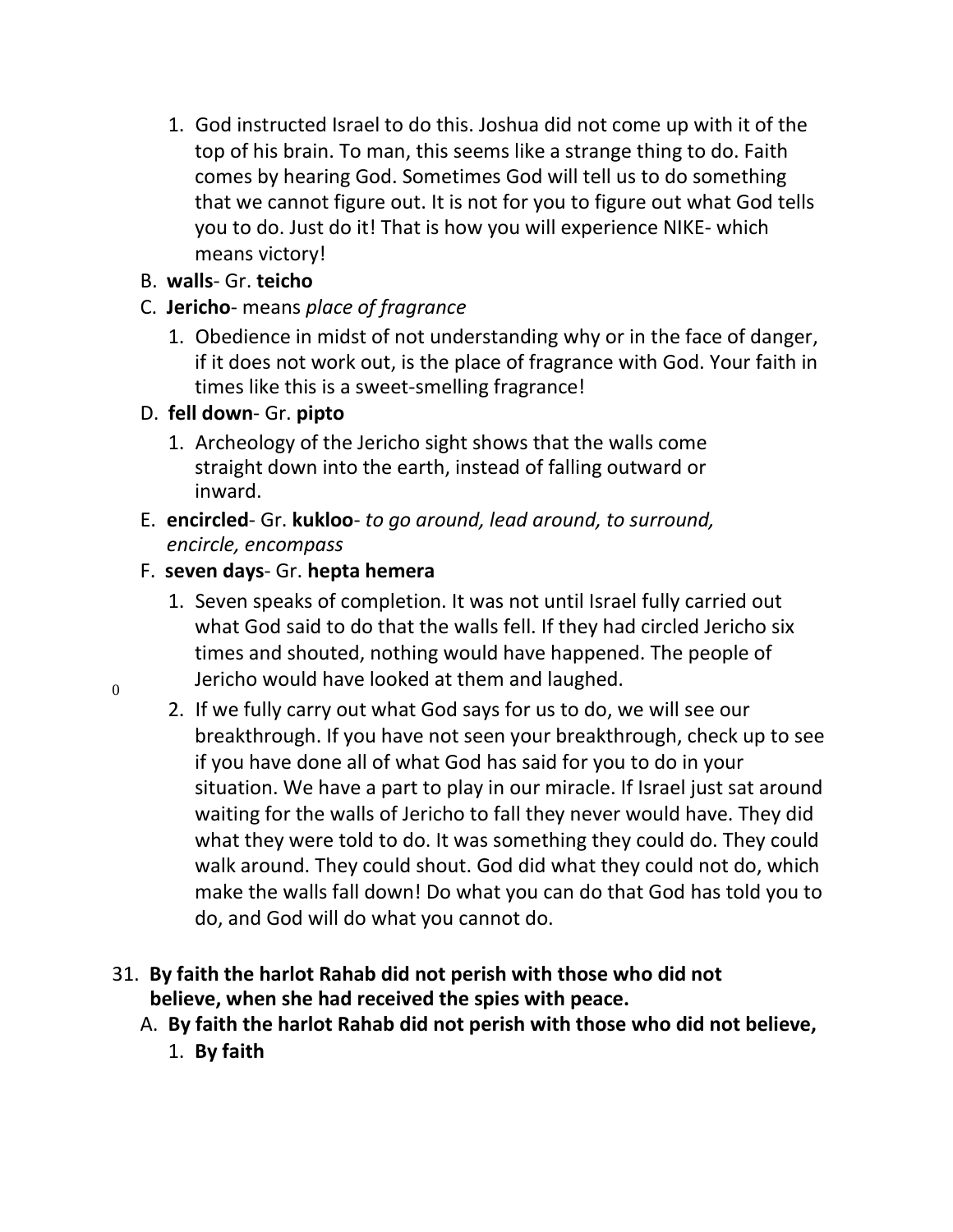- a. Rahab had heard about God and His delivering Israel out of Egypt. She believed upon the Lord. It was her faith in the God of Israel that led her to hide the spies. Josh. 2:9-11
- 2. **harlot-** Gr. **porne** *a woman who sells her body for sexual uses; a prostitute, a harlot, one who yields herself to defilement for the sake of gain*
	- a. It is sad that Rahab has this title given to her. She is most often referred to as Rahab the harlot. She is no longer a harlot! I am sure once she believed upon the Lord, she left this occupation.
	- b. It is of note that this word for harlot is **porne**. We get our English word porn from this. Pornography is really prostitution. Women and men are engaging in sexual acts for money. To view pornography is to participate in the industry of prostitution.
	- c. It is a wonderful fact that we are not saved by our own holiness or good conduct. We are saved by faith in Jesus and His perfection!
	- d. It is interesting to note that Rahab is in the bloodline of Jesus! That is grace!
- 3. **Rahab** means *proud*
	- a. The root of harlotry is pride. This is overcome by God grace through faith. Faith is synonymous with humility.
- 4. **perish** Gr. **sunapollumi** *to be destroyed together with*
- 5. **did not believe-** Gr. **apeitheo** *to be unpersuaded*
	- a. Rahab believed upon the Lord and believed the spies who told her that she would be saved if she put out a red cord out her window. This red cord represents the blood of Jesus. She put faith in the blood that saved her!
	- b. Rahab let the spies down with the red cord out of the window and they were saved. They were saved by the blood as well!
	- c. When the walls of Jericho fell the only part that remained of the walls is the part where Rahab's house was! God is able to protect you when all else is destroyed!
- B. **when she had received the spies with peace**
	- 1. **received** Gr. **dechomai** *to welcome*
	- 2. **spies-** Gr. **kataskopos** *to thoroughly inspect or scope out*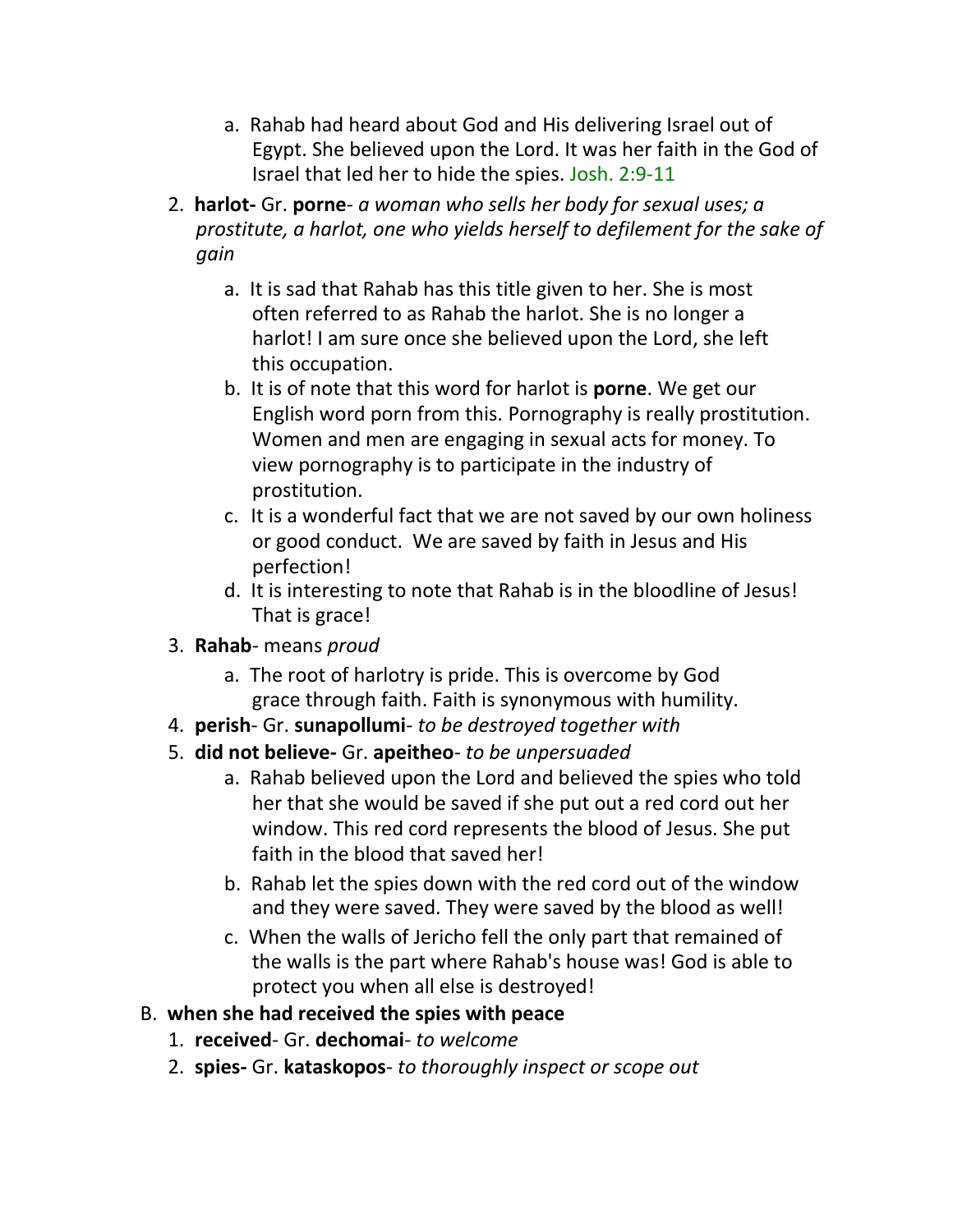- a. Rahab later married one of the spies which was named Salmon. He was able to forget and look past her past.
- b. We become new creatures in Christ, old things have passed away. We must forget what is behind and press on to what lays before us. No longer label yourself with your old life of sin. You are now the righteousness of God in Christ Jesus!
- 3. **peace** Gr. **eirene** *to join in harmony*
- 32. **And what more shall I say? For the time would fail me to tell of Gideon and Barak and Samson and Jephthah, also** *of* **David and Samuel and the prophets:**
	- A. **And what more shall I say?**
		- 1. The writer of Hebrews has gone through the hall of faith to show the Hebrew saints that those who have done anything in God and those who He accepts are those who have faith in Him. They are righteous by faith and not by how good they are. They are saved by faith and not the works of the law the Hebrews were tempted to back into.
	- B. **For the time would fail me to tell of Gideon and Barak and Samson and Jephthah,**
		- 1. **time** Gr. **chronos** *chronological time*
		- 2. **fail-** Gr. **epileipo** *to be insufficient*
		- 3. **tell** Gr. **diegeomai** *to lead or carry a narration through to the end, set forth, recount, relate in full, describe*
		- 4. **Gideon** means *one who cuts or breaks down*
			- a. Gideon cut down the idols of his past and broke down the enemy by faith.
			- b. We can do that too by faith!
		- 5. **Barak** means *lightning*
			- a. Barak struck the enemy in battle like lightning by faith.
			- b. We can too!
		- 6. **Samson** means *like the sun*
			- a. Sampson was strong, like the sun at noon, by faith.
			- b. We can too!
		- 7. **Jephthah** means *whom God sets free*
			- a. Jephthah was set free by faith.
			- b. We are set free from sin by faith in God's grace!
			- c. So are we.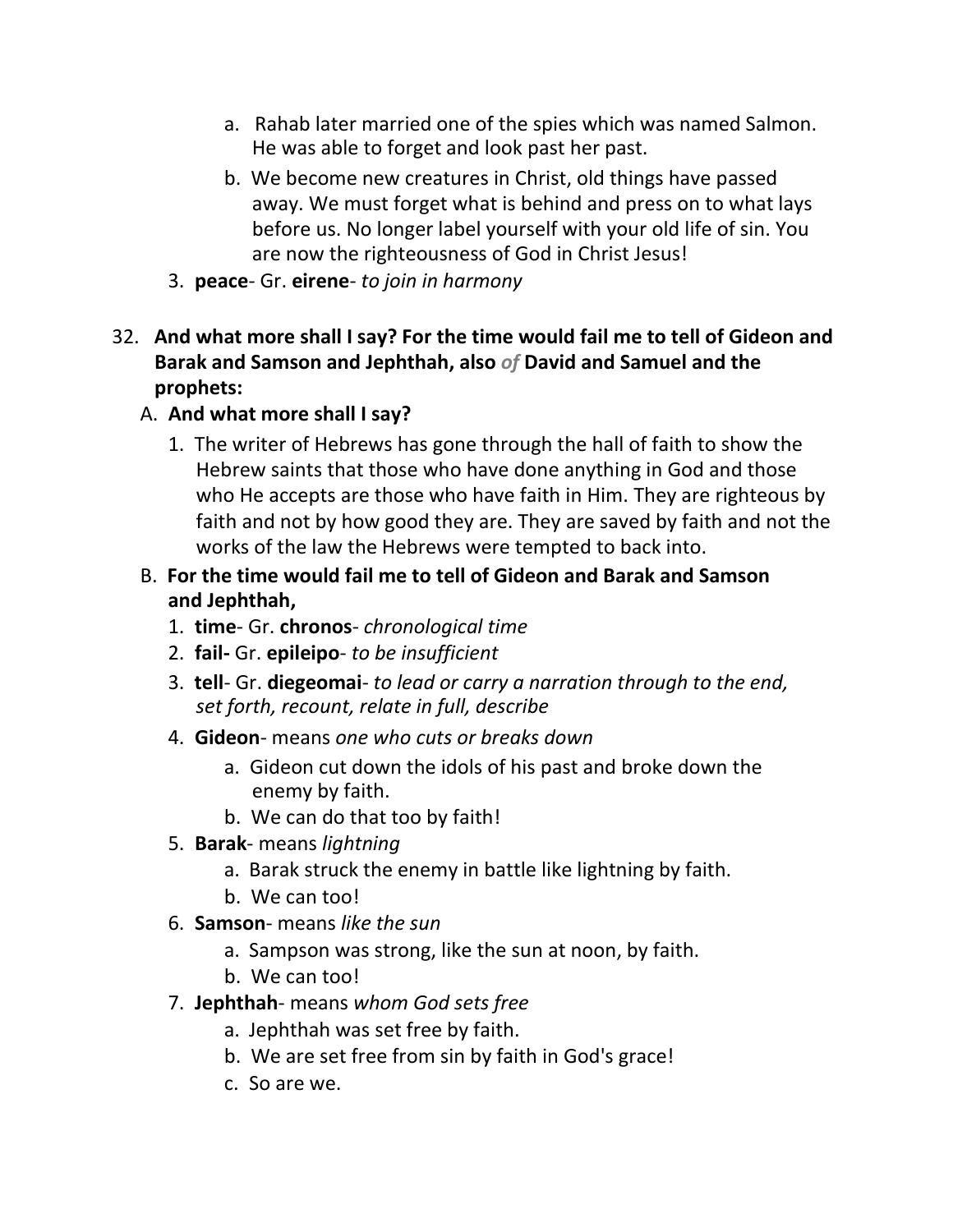## C. **also of David and Samuel and the prophets**

- 1. **David-** means *Beloved*
	- a. David was beloved through his faith.
	- b. So are we.
- 2. **Samuel-** means *heard of God*
- 3. **prophets** Gr. *prophetes- to forth tell*
	- a. The prophets of the Old Testament were men of faith, even Jonah!
	- b. None of these men listed above were perfect. Some of them blew it big time like Samson and David. However, we are righteous, by faith in the Lord and not our own holiness. That is good news people!

### 33. **who through faith subdued kingdoms, worked righteousness, obtained promises, stopped the mouths of lions,**

## A. **who through faith subdued kingdoms,**

- 1. **through faith** Gr. **dia pistis**
	- a. By hearing God and acting on what they heard, Old Testament saints subdued whole kingdoms.
- 2. **subdued** Gr. **katagonizomai-** *to struggle against, to overcome, prevail against, to conquer,*
- 3. **kingdoms** Gr. **basileia**
	- a. This was true of Joshua, the judges, Elisha, and David
- B. **worked righteousness,**
	- 1. **worked** Gr. **ergazomai**
	- 2. **righteousness** Gr. **dikaisune** *what is right*
		- a. Many Old Testament figures did what was right by faith and gave justice and righted where there was wrong.
		- b. We are righteous by faith, but we are called to work righteousness as well. We do this by the same faith that got us saved. Col. 2:6
- C. **obtained promises,**
	- 1. **obtained** Gr. **epitugchano** *to light or hit upon any person or thing to attain to, obtain*
	- 2. **promises-** Gr. **epaggeleia**
		- a. The writer of Hebrews uses the word promise/promises 13 times in this letter!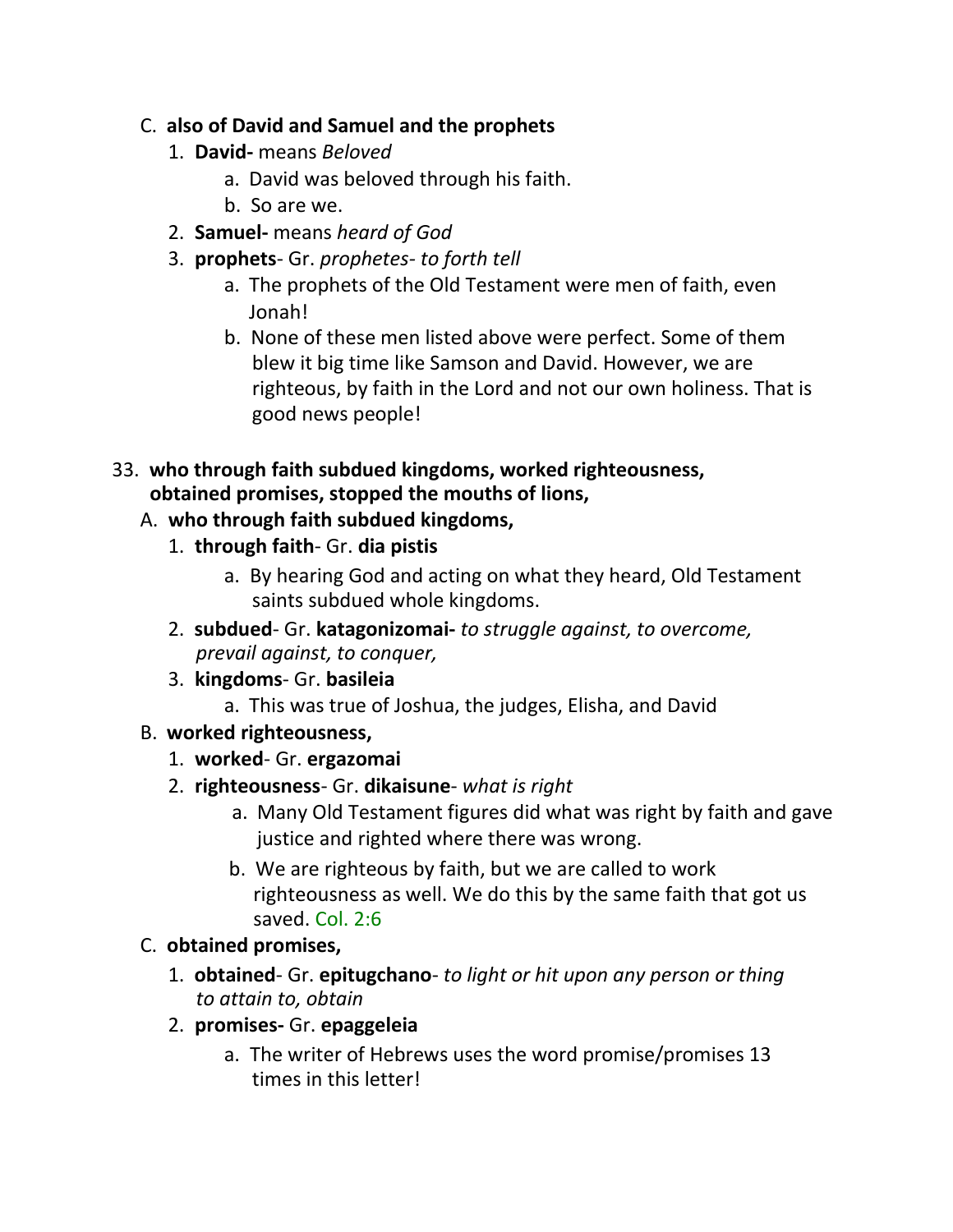- b. The new covenant is based upon promises to be believed and received; the old covenant is based on commands to be performed. God had left many great and precious promises for the Hebrew saints to believe. However, they had abandoned the promises to try to work for God's favor and blessings. How foolish!
- c. It is through faith and patience that we inherit the promises. Heb. 6:12

## D. **stopped the mouths of lions**

- 1. **stopped** Gr. **phrasso-** *to fence in, block up, stop up, close up, to put to silence*
- 2. **mouths** Gr. **stoma**
- 3. **lions** Gr. **leon**
	- a. David and Sampson did this by killing lions through their faith.
	- b. Daniel experienced this by faith when he was thrown in the den of lions.
	- c. We can see the mouth of the lion, Satan, being shut up when we resist him in faith! 1 Pet. 5:8
- 34. **quenched the violence of fire, escaped the edge of the sword, out of weakness were made strong, became valiant in battle, turned to flight the armies of the aliens.**
	- A. **quenched the violence of fire,**
		- 1. **quenched** Gr. **sbennumi** *to extinguish, quench*
		- 2. **violence** Gr. **dunamis** *power*
		- 3. **fire** Gr. **pur**
			- a. The three Hebrew men were thrown into the fiery furnace by Nebuchadnezzar. The power of the fire was quenched and did not hurt them. They came out of the furnace not one of them were smelling of smoke. It was because of the fourth man in the fire with them-Jesus!

# B. **escaped the edge of the sword,**

- 1. **escaped** Gr. **phuego** *to flee*
	- a. Sometimes God would have us fight, but other times He will tell you to flee! Mark 13:14
- 2. **edge** Gr. **stoma**
- 3. **sword** Gr. **machaira-** *the short two-edged roman sword*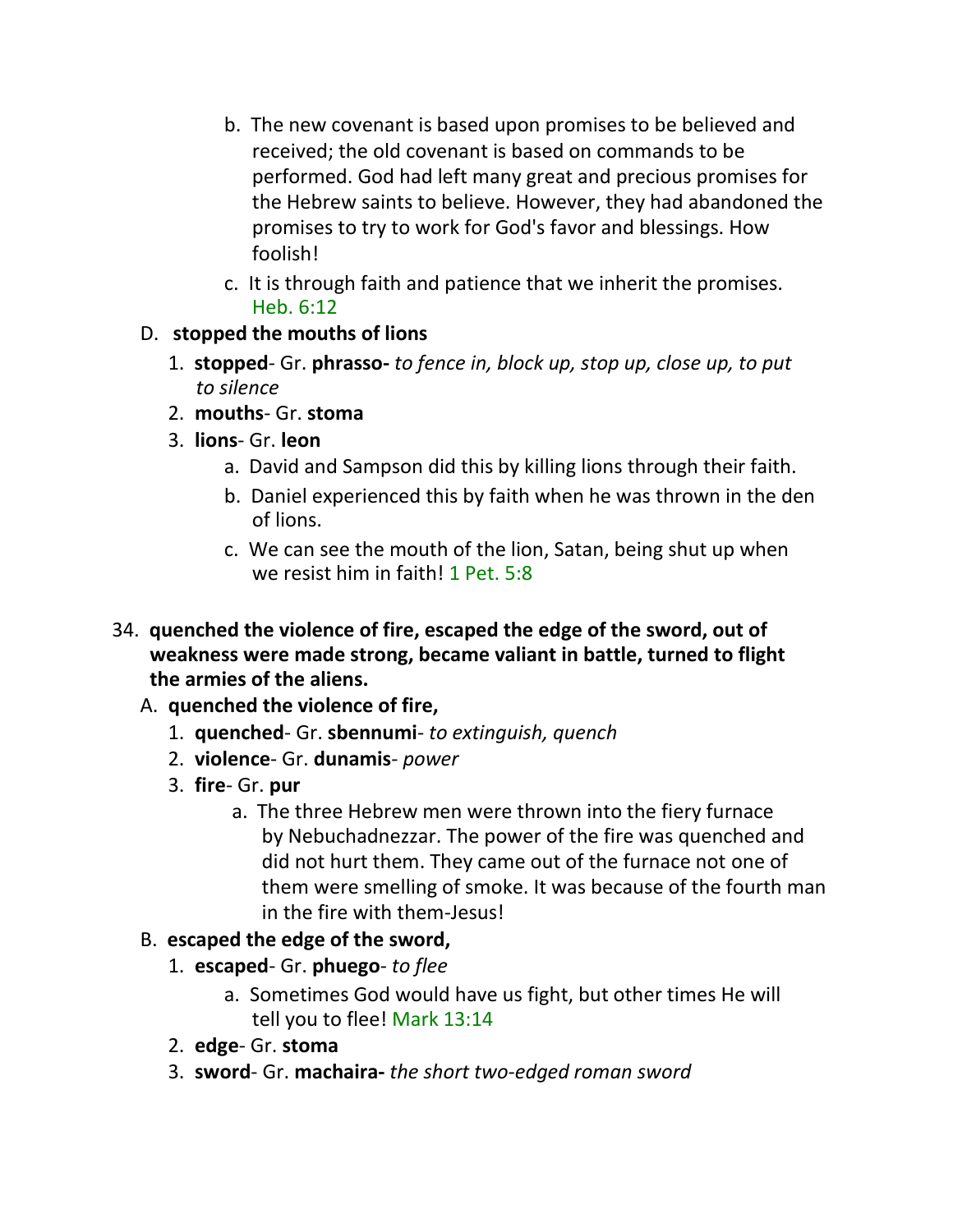- a. Jesus told the Jews to flee the Roman sword when they saw the city surrounded and about to be destroyed.
- C. **out of weakness were made strong,**
	- 1. **out of** Gr. **apo** *from*
	- 2. **weakness-** Gr. **astheneia**
	- 3. **made strong** Gr. **endunamoo-** *to be empowered*
		- a. We can receive grace at the very place of our weakness and being prone to sin that will empower us to experience victory over our weaknesses! Rom. 5:20, 2 Cor. 12:9-10

# D. **became valiant in battle,**

- 1. **became** Gr. **ginomai-** *to enter into a new state of existence*
	- a. God's grace, through faith, can bring you into a new experience of victory, no matter how badly you have been beaten previously in your life!
- 2. **valiant** Gr. **ischuros** *to have force*
	- a. the force of grace can empower us to victory if we believe and receive it!
- 3. **battle-** Gr. **polemos** *a war, a fight, a battle, a dispute, strife, quarrel*
	- a. It is our responsibility to stand against the enemy. God will give us the power to do it successfully.
- E. **turned to flight the armies of the aliens**
	- 1. **turned to flight-** Gr. **klino** *to turn backwards as to fall down*
	- 2. **armies** Gr. **parembole** *those hurled against you in war, an encampment, an army in a line of battle*
	- 3. **aliens** Gr. **allotrios** *another of a different kind*
- **35. Women received their dead raised to life again. Others were tortured, not accepting deliverance, that they might obtain a better resurrection.**
	- A. **Women received their dead raised to life again.**
		- 1. **women** Gr. **gune** *woman or wife*
			- a. There were several women who had their children raised from the dead in the Bible.
		- 2. **received** Gr. **lambano**
		- 3. **dead** Gr. **nekros**
		- 4. **raised to life again** Gr. **ek anastasis**
			- a. These were raised from the dead but died again later. Only Jesus has been resurrected to eternal life never to physically die in His body again.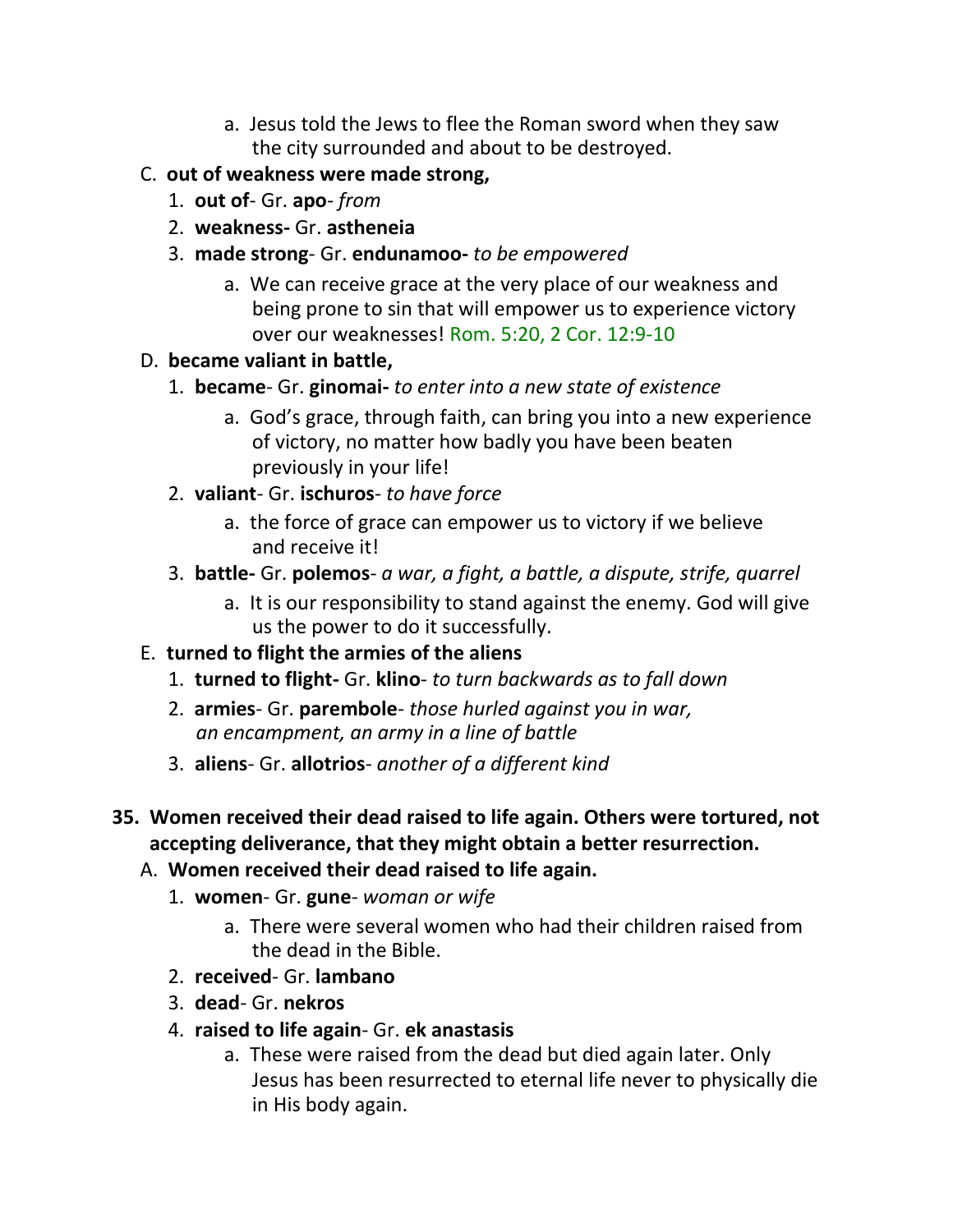#### B. **others were tortured,**

- 1. **tortured-** Gr. **tumpanizo** *to beat the drum or timbrel, to torture with the tympanum, an instrument of punishment*
	- a. The engine of torture here referred to, probably resembled the drum in form, on which the body of a criminal was bent so as to give greater severity to the wounds which were inflicted by scourging. The lash would cut deeper when the body was so extended, and the open gashes exposed to the air would increase the torture

## C. **not accepting deliverance,**

- 1. **accepting** Gr. **prosdechomai** *to accept to oneself*
- 2. **deliverance** Gr. **apolutrosis** *ransomed deliverance*
	- a. This suggests that they had the right or ability to accept deliverance. Unless God reveals to you that it is His will that you be a martyr for Him, like He did to Peter, then you can accept deliverance from an untimely death.

## D. **that they might obtain a better resurrection**

- 1. **obtain** Gr. **tugchano** *arrive at or obtain*
- 2. **better-** Gr. **kreitton** *more useful, more serviceable, more advantageous, more excellent*
- 3. **resurrection** Gr. **anastasis**
	- a. Better resurrection than that of those who were raised from the dead mentioned in this verse. They were brought back to life but had to die again. These allowed themselves to die so that they would experience a new life in which they would never die again!

## 36. **Still others had trial of mockings and scourgings, yes, and of chains and imprisonment.**

## A. **Still others had trial of mockings and scourgings,**

- 1. **trial** Gr. **peira**
- 2. **mockings** Gr. **empaigmos-** *a mocking, scoffing* a. As the Roman guards did to Jesus.
- 3. **scourgings** Gr. **mastix** *whip*
- B. **yes** Gr. *de*
- C. **and of chains and imprisonment**
	- 1. **chains** Gr. **desmon**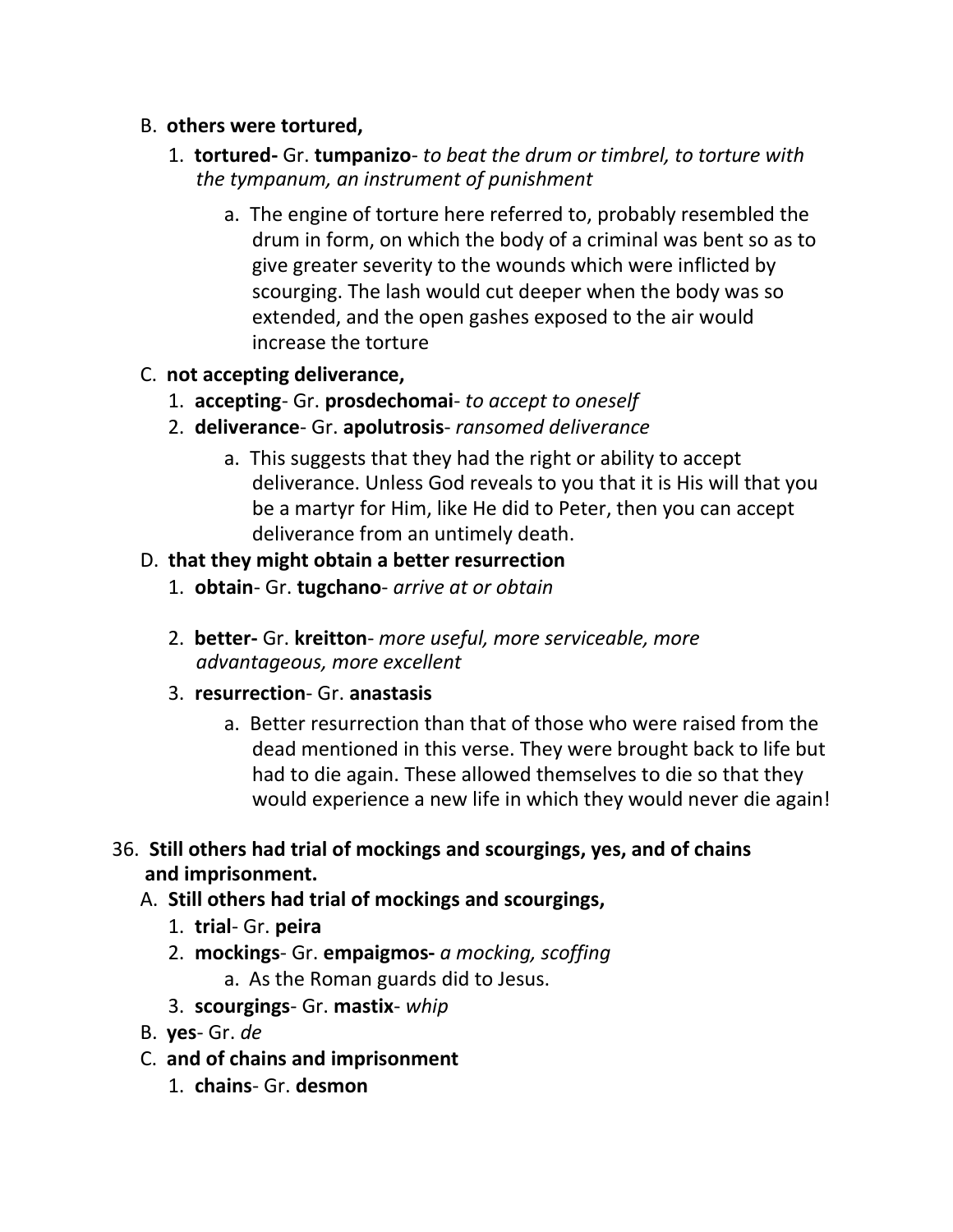- 2. **imprisonment-** Gr. **phulake** *a watching, keeping watch by guards*
- 37. **They were stoned, they were sawn in two, were tempted, were slain with the sword. They wandered about in sheepskins and goatskins, being destitute, afflicted, tormented**
	- A. **They were stoned,**
		- 1. **stoned** Gr. **lithazo**
			- a. As Naboth and Zechariah were in the Old Testament.
	- B. **they were sawn in two,**
		- 1. **sawn in two** Gr. **prizo**
			- a. Jewish tradition says that Isaiah was sawed in two by the evil king Manasseh.
	- C. **were tempted,**
		- 1. **tempted** Gr. **peirazo** *to test to the breaking point*
	- D. **were slain with the sword**
		- 1. **slain with the sword** Gr. **apothenesko en phonos machaira-** *to die off in murder of the sword*
	- E. **They wandered about in sheepskins and goatskins,**
		- 1. **wandered** Gr. **perierchomai** *to go around*
		- 2. **sheepskins** Gr. **melote**
		- 3. **goatskins** Gr. **aigeios derma**
	- F. **being destitute,**
		- 1. **destitute** Gr. **hustereo** *to fall short, be deficient of needs*
	- G. **afflicted-** Gr. **thlibo** *crowded, put under pressure, persecuted*
	- H. **tormented-** Gr. **kakoucheo** *maltreated*
- **38. of whom the world was not worthy. They wandered in deserts and mountains,** *in* **dens and caves of the earth.**
	- A. **of whom the world was not worthy.**
		- 1. **world** Gr. **kosmos**
		- 2. **worthy** Gr. **axios**
			- a. The world in all its comforts and opulence are not worthy of these men or to even live like they did.
	- B. **They wandered in deserts and mountains,**
		- 1. **wandered** Gr. **planao**
		- 2. **deserts** Gr. **eremia**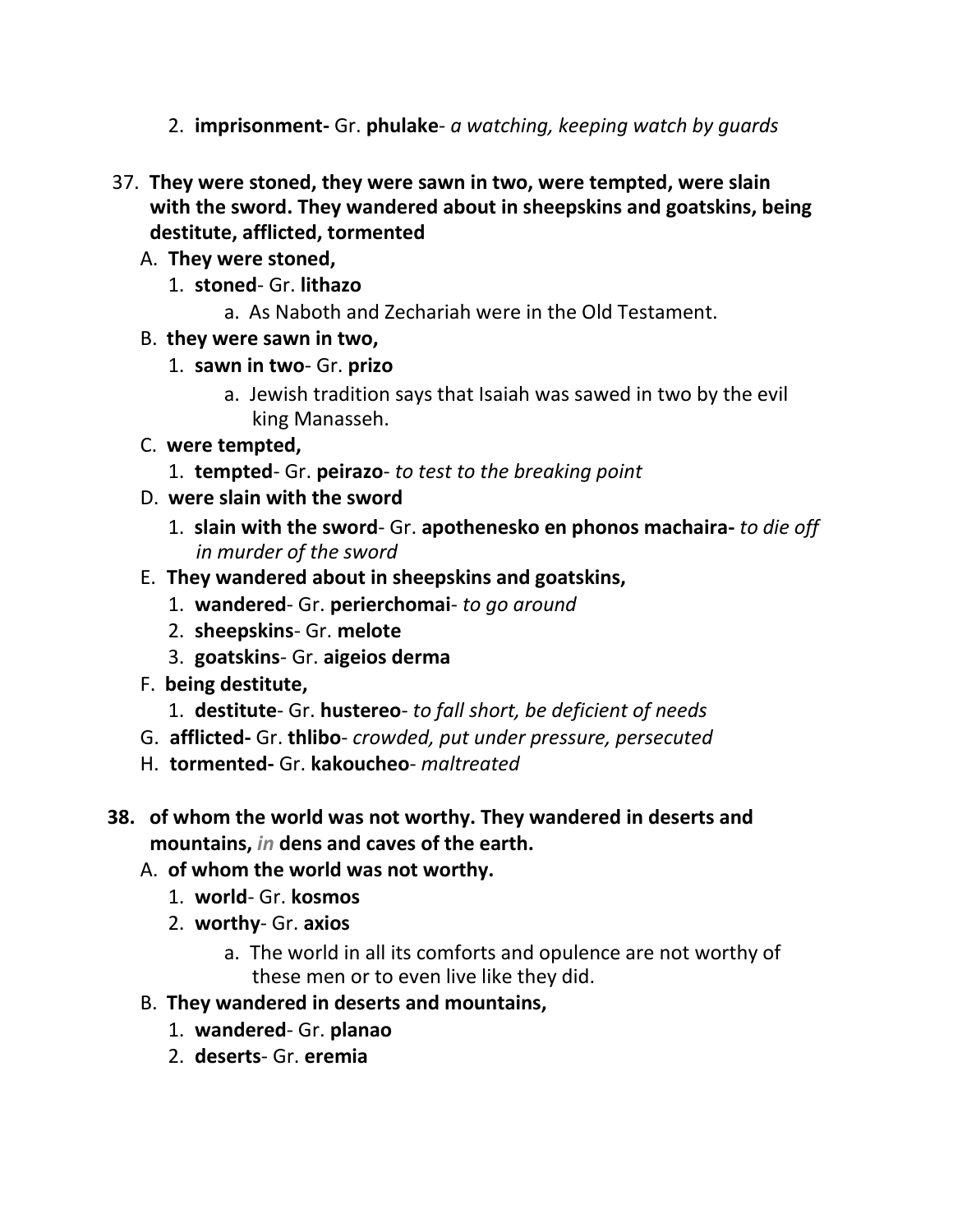#### 3. **mountains**- Gr. **oros**

a. Deserts and mountains were two places not many people came to. These were selected for safety and solicitude.

## C. **in dens and caves of the earth**

- 1. **dens** Gr. **spelion**
- 2. **caves** Gr. **ope**
	- a. These two were also not occupied by men. These were picked for isolation and protection.
- 3. **earth** Gr. **ge**

### 39. **And all these, having obtained a good testimony through faith, did not receive the promise,**

## A. **And all these,**

- 1. All of these in this chapter.
- 2. The writer of Hebrews brought up the ones that were persecuted for their faith because the Hebrew saints were being persecuted by the unsaved Jews that surrounded them.

## B. **having obtained a good testimony through faith,**

- 1. **obtained a good testimony-** Gr. **martureo**
	- a. This good testimony was from God Himself

#### C. **did not receive the promise**

- 1. **receive** Gr. **komizo** *to carry, bear, bring to, to carry away for one's self, to carry off what is one's own, to bring back*
- 2. **promise** Gr. **epaggelia**
	- a. The Old Testament saints did not live to see Jesus the Messiah appear.
	- b. The Hebrew saints were waiting for the coming of Jesus again. This had not happened yet. They were being ridiculed by their fellow Jews. The writer here is saying that they might not experience the promise of Jesus' return in their lifetime, but their faith will be rewarded just the same.
- 40. **God having provided something better for us, that they should not be made perfect apart from us.**
	- A. **God having provided something better for us,**
		- 1. **provided** Gr. **problepo** *to furnish in advance*
		- 2. **better-** Gr. **kreitton**